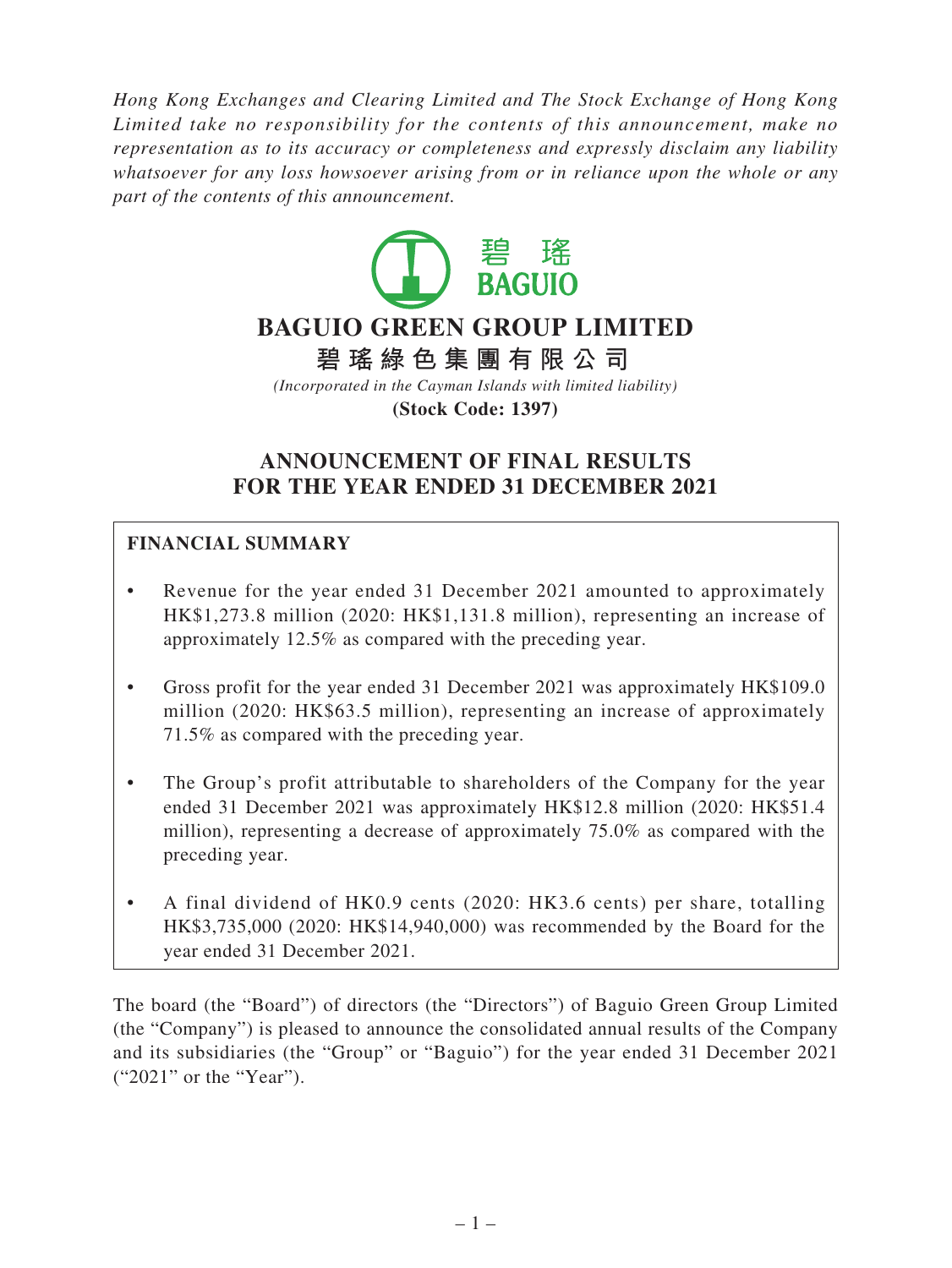# **MANAGEMENT DISCUSSION & ANALYSIS**

## **MARKET REVIEW**

The Hong Kong Climate Action Plan 2050 announced by the Chief Executive in the 2021 Policy Address clearly outlines the strategies and measures to reduce Hong Kong's carbon emissions by 50% before 2035, compared to 2005 level, with the ultimate goal of achieving the vision of carbon neutrality by 2050. This important initiative has created significant opportunities for the Group's integrated environmental business.

Throughout 2021, the global COVID-19 pandemic continued to flare up. Hong Kong strived to raise vaccination rates, public health standards and awareness to cope with the pandemic, creating more demand for cleaning services. Nonetheless, the Omicron variant has posed significant threats to the global economy and created uncertainty, straining human resources and supply chains which in turn has led to stricter resource allocation and cost control by different companies.

Nevertheless, environmental services are a basic need. During the past year, the Group's diversified and integrated environmental services benefited from increasing public awareness of environmental hygiene and sustainable development.

As Hong Kong people and businesses became increasingly aware of environmental hygiene, demand for cleaning and disinfection services grew significantly. Regarding waste management and recycling, we have benefited from the Government's "Waste Reduction" strategy and measures, as well as the high demand for medical waste collection services during the pandemic. The COVID-19 crisis coupled with rodent infestation in certain Hong Kong communities this year created sizeable opportunities for our pest management business. However, demand for our landscaping services declined as companies tightened cost controls given the uncertain economic outlook.

## **BUSINESS REVIEW**

The Group actively expanded its cleaning and waste management & recycling businesses during the Year. Both recorded considerable growth, accounting for more than 80% of the Group's total revenue.

Our cleaning business benefited from the increased demand created by the pandemic and the Group's success in securing a number of new service contracts from the Government and public organizations. These included street-cleaning service contracts from the Food and Environmental Hygiene Department, and disinfection and cleaning services for quarantine hotels. Moreover, thanks to innovative cleaning technology, a new digital platform and various cost management initiatives, the Group's operational efficiency significantly improved — resulting in a dramatic increase in profits and profit margin for its cleaning business.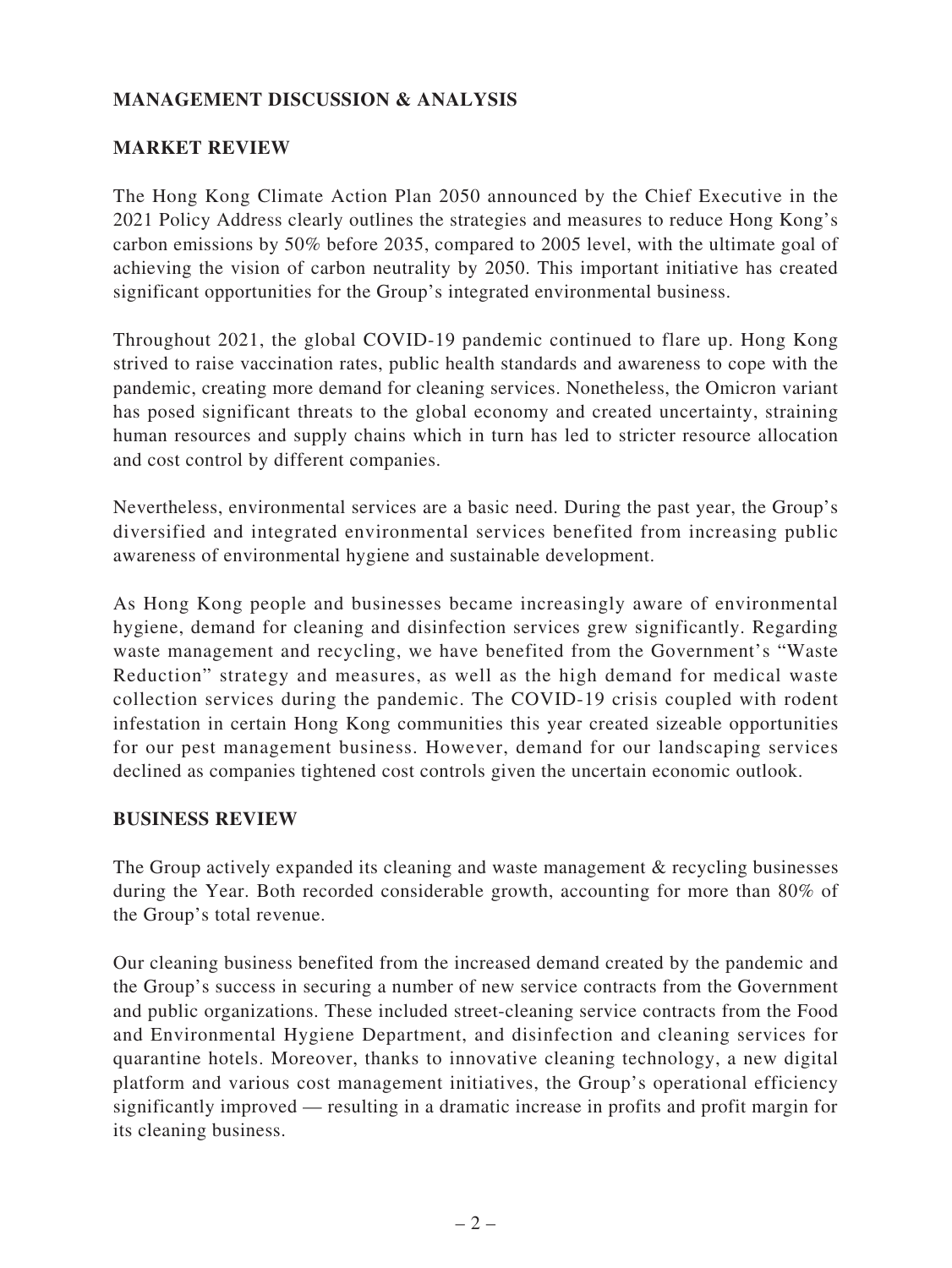With regard to the waste management and recycling business, the Group continued to expand its operational capacity and collection network for recyclable items. Baguio was contracted by Environmental Protection Department ("EPD") to handle more than 5,000 recycling spots (including plastic, glass bottles, metal and wastepaper) across Hong Kong and currently operates various sorting facilities to recycle products. To ensure its recycling capacity keeps pace with its rapid business expansion, Baguio opened a new waste-sorting plant covering 50,000 sq. ft. in Yuen Long with a maximum daily capacity of 20 tonnes. This new sorting plant is equipped with advanced machines featuring NIR technology, imported from overseas, that support high-speed automatic sorting. Thanks to more efficient recycling, the volume has significantly increased.

During the Year, Baguio expanded its collection network for recyclables to include Shell and Esso petrol stations, reverse vending machines, EPD's recycling stations, and recycling stores and spots — consolidating Baguio's leadership position in the recycling sector. Significant growth in business mix and scale has greatly increased the profit margin for its recycling business.

Turning to landscaping services, the overall market remained weak due to project delays caused by the pandemic, decreasing demand and intense market competition. All these affected our landscaping business's performance. However, given its solid experience in providing high-end landscape services, the Group was awarded a two-year greening contract for the public open space at Kai Tak Sports Park. As Hong Kong's largest sports stadium, this venue will host various international sporting events and cultural and recreational activities in the coming years. The Group is delighted to contribute to the development of sports in Hong Kong. Our pest management business, which has delivered high-quality professional services over the years, continued to enjoy healthy growth during the Year.

Leveraging its years of experience and reputation for quality, the Group secured many one-stop service contracts from large corporations to provide cleaning, waste management and pest control services — which all contributed to its steady growth and development.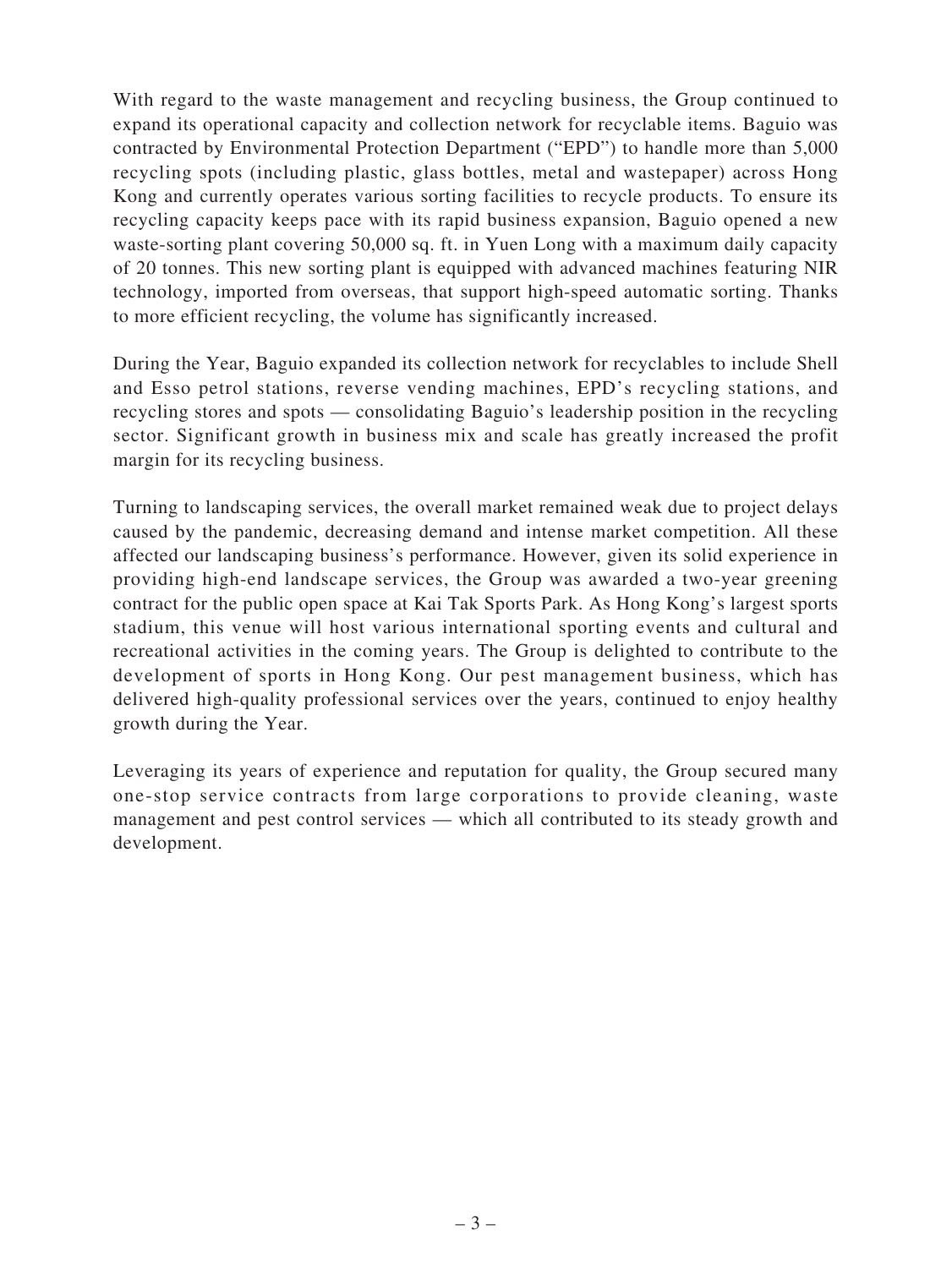## **Results**

For the Year, the Group's revenue was approximately HK\$1,273.8 million, representing an increase of approximately 12.5% from approximately HK\$1,131.8 million for 2020. Gross profit increased by approximately 71.5% to approximately HK\$109.0 million (2020: HK\$63.5 million) and gross profit margin increased by 3.0 percentage points ("p.p.") to approximately  $8.6\%$  (2020: 5.6%). Profit attributable to equity shareholders of the Company amounted to approximately HK\$12.8 million, representing in a year-onyear decrease of approximately 75.0% (2020: HK\$51.4 million), with net profit margin decreased by 3.5 p.p. to approximately 1.0% (2020: 4.5%). Such substantial decrease in the Group's profit was mainly due to no subsidies being received from the Employment Support Scheme under Anti-epidemic Fund granted by the Hong Kong Government for 2021. Earnings per share was HK3.1 cents (2020: HK12.4 cents).

## **Final Dividend**

The Board recommends the payment of a final dividend for the Year at HK0.9 cents (2020: HK3.6 cents) per ordinary share, totalling HK\$3,735,000 (2020: HK\$14,940,000), subject to approval by the shareholders of the Company (the "Shareholders") at the forthcoming annual general meeting (the "Annual General Meeting") of the Company to be held on  $31$  May 2022. If so approved by the Shareholders, it is expected that the final dividend will be paid on or around 8 July 2022 to the Shareholders whose names appear on the register of members of the Company on 23 June 2022.

## *Revenue breakdown of major business segments*

|                                | For the year ended      |           |                        |              |               |  |
|--------------------------------|-------------------------|-----------|------------------------|--------------|---------------|--|
|                                | <b>31 December 2021</b> |           | 31 December 2020       |              |               |  |
|                                | $%$ of total<br>Revenue |           | Revenue                | $%$ of total |               |  |
|                                | (HK\$ million)          |           | revenue (HK\$ million) | revenue      | <b>Change</b> |  |
| Cleaning                       | 825.5                   | 64.8%     | 679.5                  | 60.0%        | $+21.5%$      |  |
| Landscaping                    | 112.3                   | $8.8\%$   | 172.4                  | 15.2%        | $-34.9%$      |  |
| Pest management                | 102.0                   | $8.0\%$   | 111.3                  | 9.9%         | $-8.4\%$      |  |
| Waste management and recycling | 234.0                   | 18.4%     | 168.6                  | 14.9%        | $+38.8\%$     |  |
| Total                          | 1,273.8                 | $100.0\%$ | 1,131.8                | 100.0%       | $+12.5%$      |  |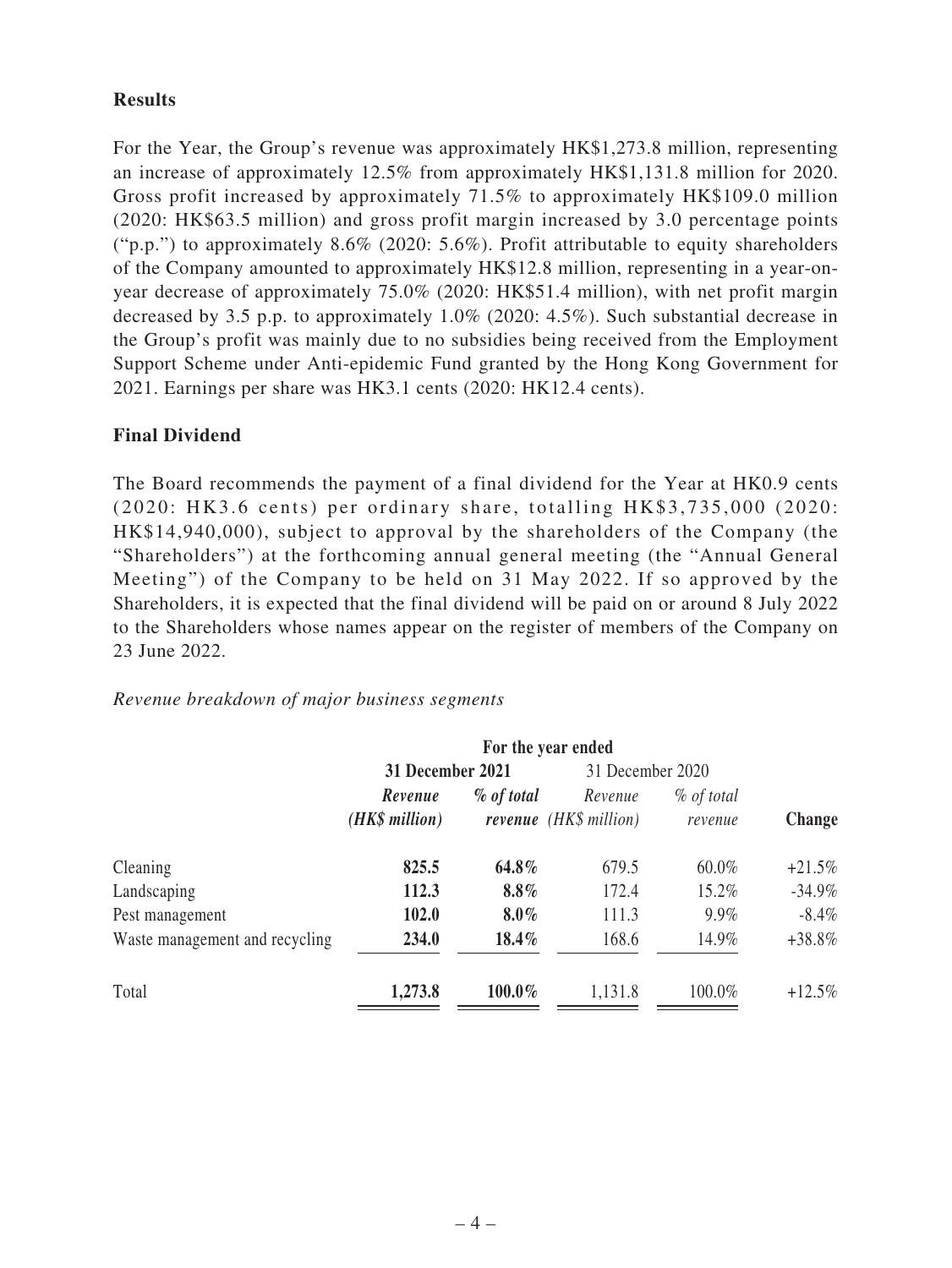### *Gross profit margin of major business segments*

|                                | For the year ended |             |               |  |  |
|--------------------------------|--------------------|-------------|---------------|--|--|
|                                | 31 December        | 31 December |               |  |  |
|                                | 2021               | 2020        | <b>Change</b> |  |  |
| Cleaning                       | $8.8\%$            | $4.5\%$     | $+4.3$ p.p.   |  |  |
| Landscaping                    | $5.4\%$            | 10.8%       | $-5.4$ p.p.   |  |  |
| Pest management                | $7.7\%$            | 5.8%        | $+1.9$ p.p.   |  |  |
| Waste management and recycling | $9.4\%$            | $4.7\%$     | $+4.7$ p.p.   |  |  |
| Overall                        | $8.6\%$            | 5.6%        | $+3.0$ p.p.   |  |  |

Riding on our professional management, quality services and stringent control in safety precaution, the Group continued to maintain a high tender success rate at approximately 39.5% in 2021 (2020: 37.0%). We continuously strived to expand our services scope in order to enhance our competitiveness. During the Year, the Group was driven by the increase in revenue of approximately 38.8% from waste management and recycling segment. This encouraging result was attributable to the Group's enormous effort to secure new contracts with Food and Environmental Hygiene Department for the provision of waste collection services, and Airport Authority Hong Kong for the provision of waste management services. Additions, with the award of new contracts from cleaning and pest management segments with higher profit margin and effective cost control, the profit margin for the relevant segments were improved satisfactorily approximately from 4.5% to 8.8%, and approximately from 5.8% to 7.7% respectively. However, the landscaping segment was still affected by the impact of COVID-19 pandemic. The progress delay in landscaping projects increased operation cost and overhead, and the keen competition in landscaping market also hindered the tender results of new contracts.

The overall gross profit amount and margin of the Group were improved approximately from HK\$63.5 million to HK\$109.0 million, and approximately from 5.6% to 8.6% respectively.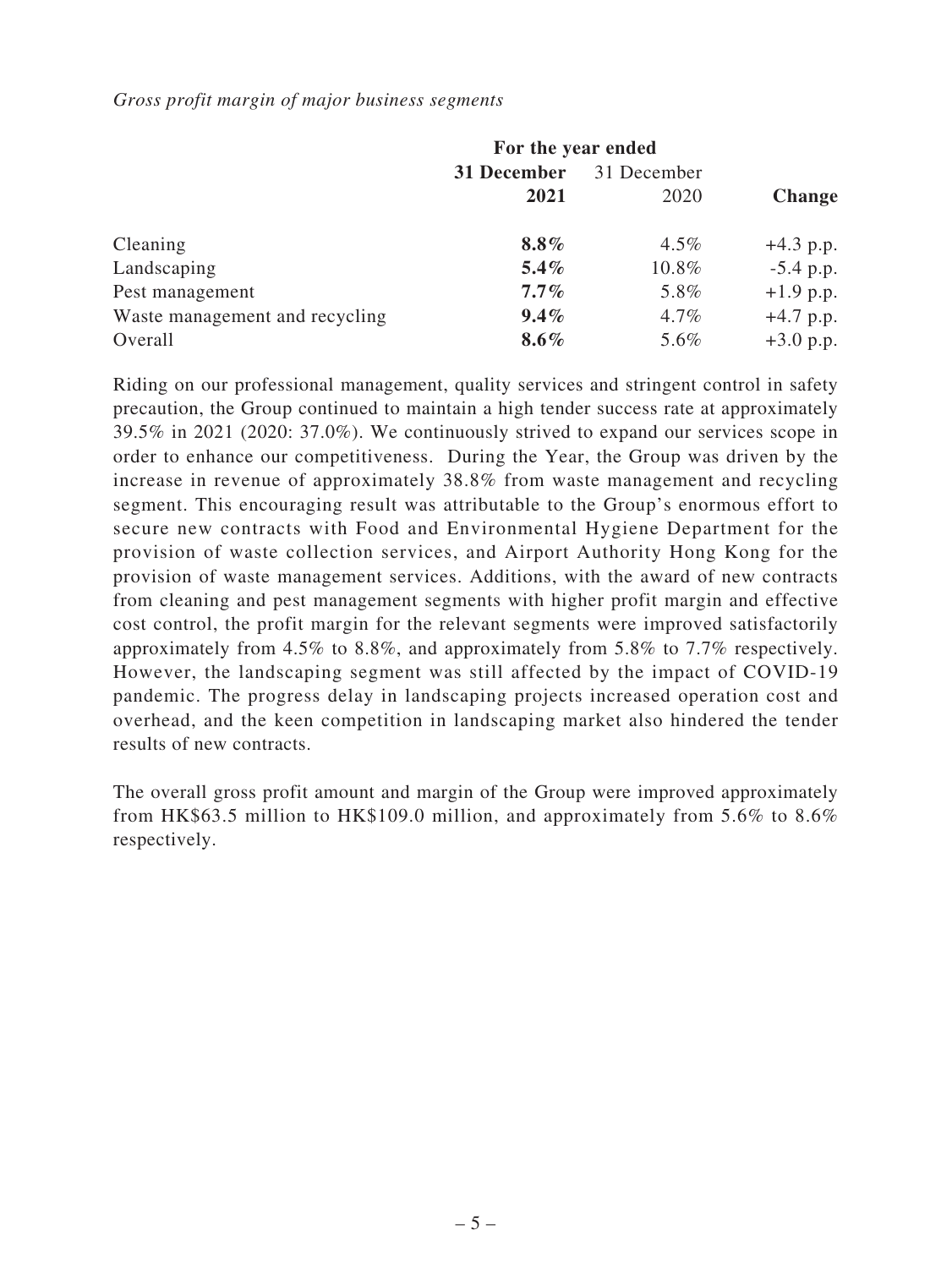## **Contracts on hand**

As of 31 December 2021, the Group had a total amount of approximately HK\$2,145.3 million worth of unexpired contracts on hand, of which, approximately HK\$1,201.8 million will be recognised by the end of 2022, approximately HK\$672.5 million will be recognised in 2023 and the rest of approximately HK\$271.0 million will be recognised in 2024 and beyond.

|                          |                 |                               | Contract value Contract value Contract value |                 |
|--------------------------|-----------------|-------------------------------|----------------------------------------------|-----------------|
|                          |                 | to be                         | to be                                        | to be           |
|                          |                 | recognised by                 | recognised by                                | recognised in   |
|                          | <b>Backlog</b>  | 31 December                   | 31 December                                  | 2024 and        |
|                          | contract value  | 2022                          | 2023                                         | beyond          |
|                          | $(HK\$ million) | $(HK\$ <sup>million</sup> $)$ | $(HK\$ million)                              | $(HK\$ million) |
| Cleaning services        | 1,505.4         | 888.5                         | 491.7                                        | 125.2           |
| Landscaping services     | 126.1           | 79.3                          | 38.4                                         | 8.4             |
| Pest management services | 101.4           | 76.8                          | 21.4                                         | 3.2             |
| Waste management and     |                 |                               |                                              |                 |
| recycling services       | 412.4           | 157.2                         | 121.0                                        | 134.2           |
| Total                    | 2,145.3         | 1,201.8                       | 672.5                                        | 271.0           |

# **PROSPECTS**

Given its "Zero-carbon Emissions • Liveable City • Sustainable Development" vision in *Hong Kong's Climate Action Plan 2050 and the Waste Blueprint for Hong Kong 2035*, the Hong Kong Government will likely introduce more favorable policies for the recycling industry that should create major new business opportunities. We remain optimistic about the industry's future.

In line with Hong Kong's sustainable development, we will continue enhancing our collection and recycling capabilities. In 2022, we participated in a joint venture with Swire Beverages Holdings Limited and another investor to set up Hong Kong's first food-grade PET plastic factory at EcoPark in Tuen Mun. Recycled plastics will be turned into plastic flakes and pellets, which can then be re-manufactured as water bottles and related products. The project will begin operating in mid-2022.

Baguio was also awarded the EPD's first service contract this year for the bioconversion of organic waste from chicken manure into animal feed and fertilizer using Black Soldier Flies. This innovative project applies organic bioconversion technology to help solve Hong Kong's waste problem. Located at EcoPark in Tuen Mun, the factory will commence operations in mid-2022, opening a new chapter for the Group's green technology business.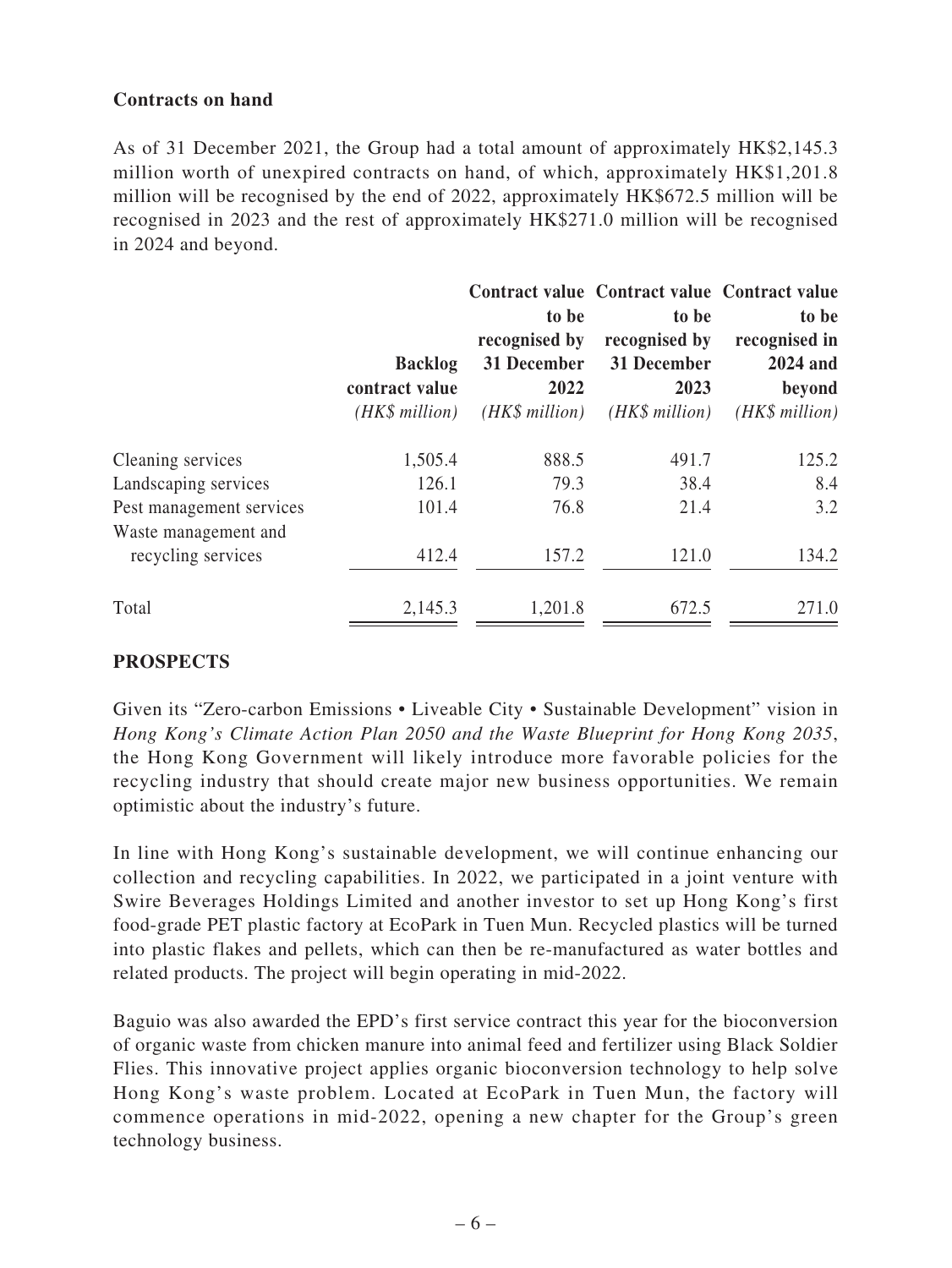To help the Hong Kong Government fulfill its vision of carbon neutrality and cooperate and implement its Waste Blueprint for Hong Kong 2035, Baguio and The Jardine Engineering Corporation Limited formed a strategic partnership. By the end of 2022, Baguio will begin operating a new Pilot Biochar Production Plant (PBPP) at the EcoPark in Tuen Mun for a four-year period. The process will include collecting of shredded yard waste and applying Australia's advanced Pyrolysis technology to convert wood materials into high-quality biochar. The production plant effectively turns waste into useful resources. When completed, the facility should be able to process around 6,000 tonnes of local wood waste and produce approximately 1,200 tonnes of biochar per year.

Starting 2022, Baguio was contracted by EPD to collect more than 20 tonnes of food waste every day in Kowloon and provide collection & recycling services for plastic recyclable materials in a number of Hong Kong districts. These two services will be significant new revenue sources for the Group.

To further enhance the Group's service quality and competitiveness, we will introduce various information technology solutions to enhance operational efficiency, monitor service performance, and optimize the use of corporate resources. We will also pursue any new opportunities to enhance our existing core businesses and introduce green technology projects with strong growth potential.

The Group's iRecycle platform, which established an innovative "door-to-door recycling service", has been well received by users and merchants. With the official launch of the municipal solid waste (MSW) charging scheme in 2023, Hong Kong people will have even more incentive to recycle which in turn will increase transaction volumes for our iRecycle platform. By adopting big data technology for iRecycle, we aim to provide more personalized services and capture significant business opportunities.

Looking forward, we will continue building a greener, cleaner city through professionalism and innovation, while delivering sustainable returns for our shareholders.

## **FINANCIAL REVIEW**

## **Revenue**

The Group's revenue for the years ended 31 December 2021 and 2020 amounted to approximately HK\$1,273.8 million and HK\$1,131.8 million respectively, representing an increase of approximately 12.5%. The increase was mainly due to the overall increase in revenue in our services segments of cleaning together with waste management and recycling with increase in number of contracts and orders during the Year.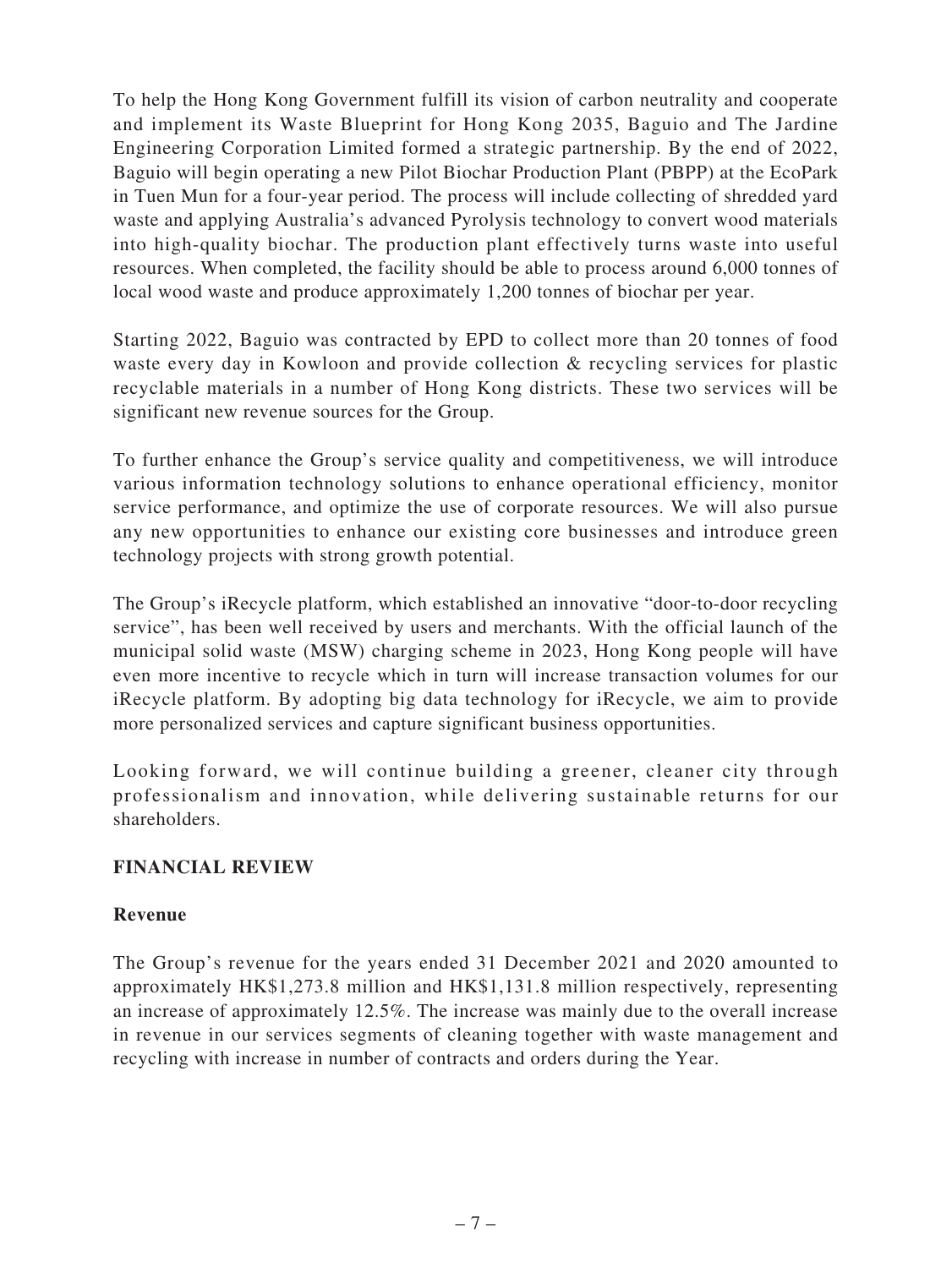## **Cost of Services**

For the years ended 31 December 2021 and 2020, the cost of services of the Group amounted to approximately HK\$1,164.8 million and HK\$1,068.3 million respectively, representing approximately  $91.4\%$  and  $94.4\%$  of the Group's revenue for the corresponding years respectively. The cost of services primarily comprised direct wages, direct overhead expenses, material consumables and sub-contracting fees.

## **Gross Profit**

The Group's gross profit for the Year was approximately HK\$109.0 million, representing an increase of approximately 71.5% from approximately HK\$63.5 million for the year ended 31 December 2020.

## **Gross Profit Margin**

The gross profit margins of the Group for the years ended 31 December 2021 and 2020 were approximately 8.6% and 5.6% respectively. The increase in gross profit margin was mainly due to the increase of new contracts with high profit margin and effective cost control during the Year.

## **Other Income**

The other income of the Group for the years ended 31 December 2021 and 2020 were approximately HK\$22.2 million and HK\$95.5 million respectively, representing a decrease of approximately 76.8%. The substantial decrease was mainly due to no subsidies being received from the Employment Support Scheme under the Anti-epidemic Fund granted by the Hong Kong Government for 2021, which during the year ended 31 December 2020 was approximately HK\$81.0 million.

## **Change in Fair Value Less Costs to Sell of Biological Assets**

The Group's biological assets consist of trees, plants and flowers located at the Group's nurseries in the PRC and Hong Kong. The change in fair value of the biological assets for the years ended 31 December 2021 and 2020 were approximately loss of HK\$4.2 million and HK\$4.0 million respectively. The decrease in fair value was mainly due to the decrease in demand in new landscaping contracts and sales market affected by the COVID-19 pandemic.

## **Selling and Marketing Expenses**

The selling and marketing expenses of the Group for the years ended 31 December 2021 and 2020 were approximately HK\$1.8 million and HK\$1.2 million respectively, representing an increase of approximately 46.2%. These expenses are mainly for the promotional activities and channels to promote our recycling business and to enhance the public awareness of environmental protection and waste recycling.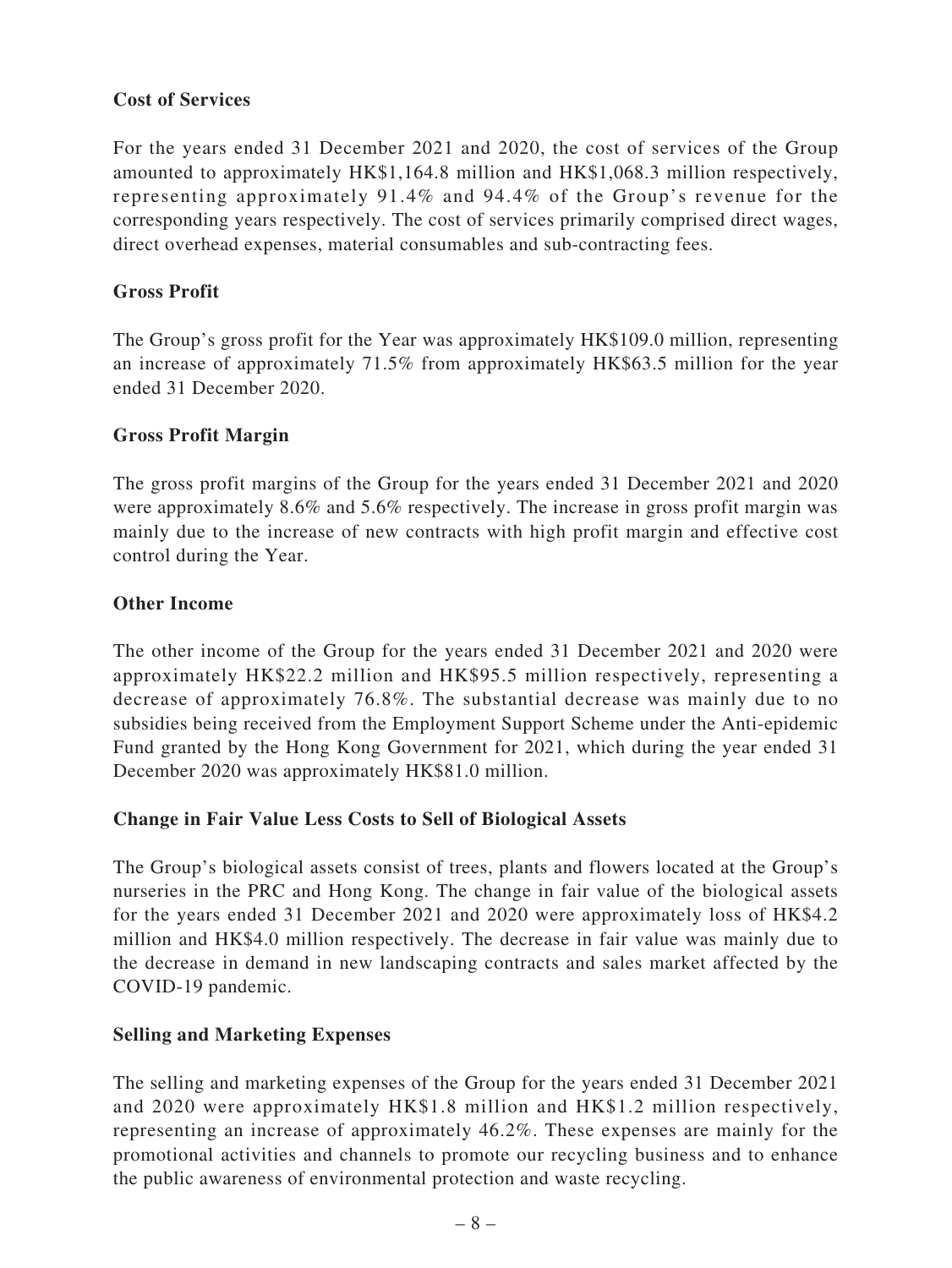# **Administrative Expenses**

The administrative expenses of the Group for the years ended 31 December 2021 and 2020 were approximately HK\$92.5 million and HK\$95.7 million respectively, representing a decrease of approximately 3.4%, and approximately 7.3% and 8.5% of the respective year's total revenue. The decrease was mainly due to no loss on disposal and impairment of motor vehicles for 2021 and the increase in wages and bonus allowances for staff and office overhead during the Year. The Group continued to implement its budget cost control measures for administrative expenses during the Year.

## **Finance Costs**

The finance costs of the Group amounted to approximately HK\$4.7 million and HK\$7.8 million for the years ended 31 December 2021 and 2020 respectively, representing approximately 0.4% of and 0.7% of the Group's total revenue respectively. The decrease was mainly due to the decrease in the level of working capital loan and interest costs on bank borrowings during the Year.

## **Profit for the Year Attributable to Equity Shareholders of The Company**

The Group's profit attributable to equity shareholders of the Company for the years ended 31 December 2021 and 2020 approximately HK\$12.8 million and HK\$51.4 million respectively, representing a decrease of approximately 75.0%. The decrease was mainly due to the factors described above.

# **FOREIGN CURRENCY EXPOSURE**

The Group's foreign currency exposure is limited as most of its transactions, assets and liabilities are denominated in Hong Kong dollars. During the Year, the main foreign currency exposure arose from the fluctuation in Renminbi ("RMB"). Due to the Group's PRC operation, the Group possessed RMB bank balances and a small portion of transactions were denominated in RMB.

# **LIQUIDITY AND FINANCIAL RESOURCES**

The Group derives cash flow from operating activities principally from rendering a comprehensive range of environmental services. For the Year, we had net cash generated from operating activities of approximately HK\$88.0 million (2020: HK\$162.3 million). As at 31 December 2021, the Group had available cash and bank balances amounting to approximately HK\$32.3 million (2020: HK\$28.5 million), representing an increase of approximately 13.1%.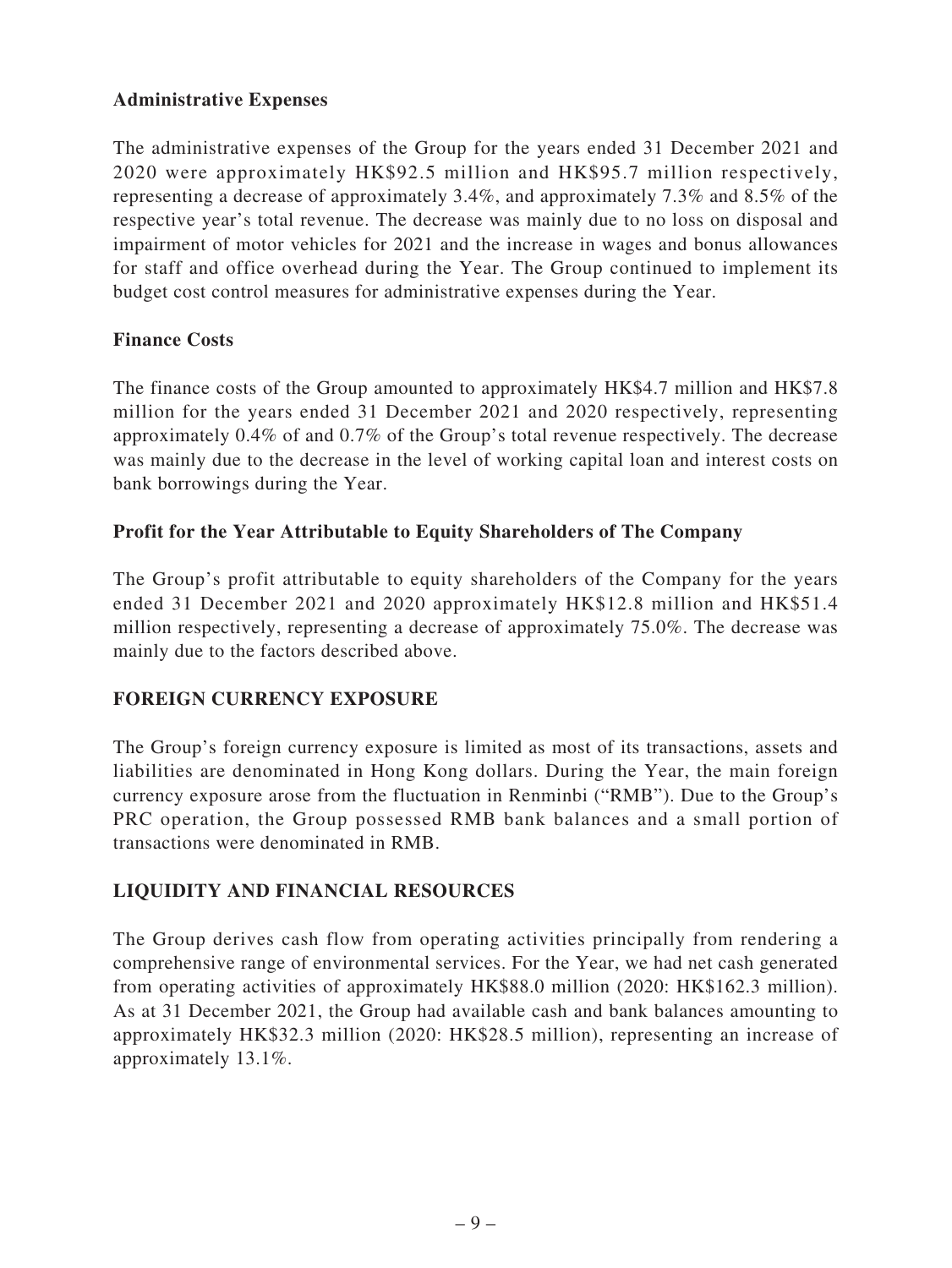As at 31 December 2021, the Group's total current assets and current liabilities were approximately HK\$381.8 million (2020: HK\$355.2 million) and HK\$318.8 million (2020: HK\$264.6 million) respectively, while the current ratio was approximately 1.2 times (2020: 1.3 times). The liquidity position of the Group is maintained at a healthy level.

As at 31 December 2021, the Group's bank borrowings amounted to approximately HK\$123.6 million (2020: HK\$107.6 million), representing an increase of approximately 14.8%; the Group's lease liabilities were approximately HK\$37.7 million (2020: HK\$46.0 million), representing a decrease of approximately 18.0%, for financing the acquisition of motor vehicles for operational usage and recognised lease liabilities related to the lease contracts in respect of certain lands, office buildings and nurseries. During the Year, no financial instruments were used for hedging purposes (2020: Nil).

As at 31 December 2021, the gearing ratio of the Group was approximately 0.6 times (2020: 0.5 times), which was calculated based on the total interest-bearing bank borrowings and lease liabilities over total equity of the Group.

# **CAPITAL EXPENDITURES AND CAPITAL COMMITMENT**

For the Year, capital expenditures, which mainly included additions in motor vehicles and equipment, amounted to approximately HK\$73.4 million (2020: HK\$17.1 million). Capital expenditures were funded by banks and funds generated from our operating activities.

As at 31 December 2021, the Group had capital commitment contracted for of approximately HK\$4.4 million (2020: HK\$0.1 million) and no capital commitment authorised but not contracted for (2020: Nil).

# **CONTINGENT LIABILITIES**

As at 31 December 2021, the Group did not have any material contingent liabilities (2020: Nil).

# **CHARGES ON THE GROUP'S ASSETS**

As at 31 December 2021, the amounts payable under lease liabilities within one year was approximately HK\$9.3 million (2020: HK\$13.3 million), that after one year but within five years was approximately HK\$9.9 million (2020: HK\$12.5 million), and that after five years was approximately HK\$18.5 million (2020: HK\$20.2 million).

As at 31 December 2021, the lease liabilities of the Group of approximately HK\$0.9 million (2020: HK\$4.2 million) were guaranteed by the Company and a subsidiary of the Company.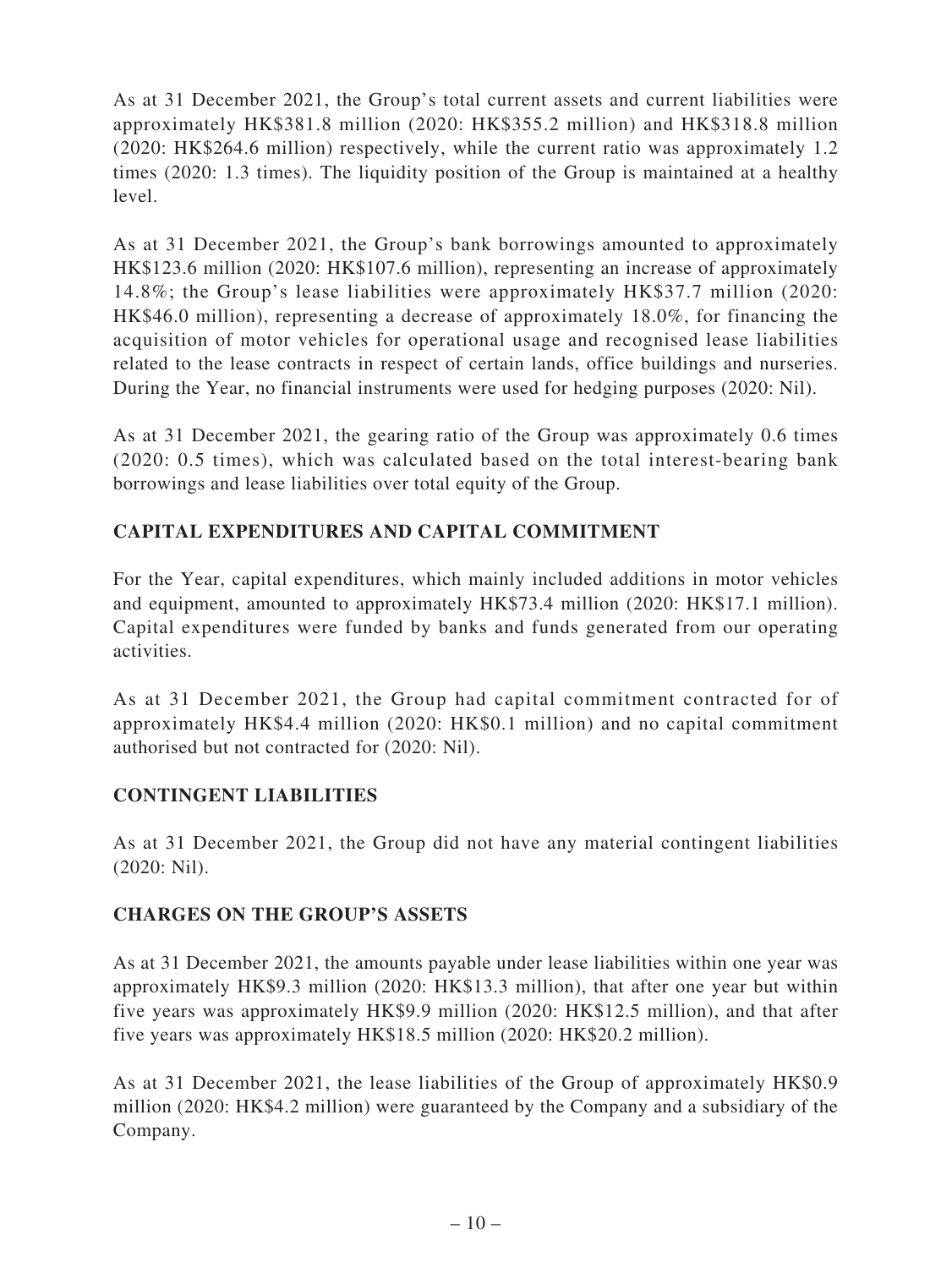In addition as at 31 December 2021, the Group had (i) pledged bank deposits of approximately HK\$7.2 million (2020: HK\$6.2 million); (ii) pledge of cash and cash equivalents of approximately HK\$0.7 million (2020: HK\$1.5 million); (iii) mortgage of the land and buildings of approximately HK\$67.7 million (2020: HK\$70.4 million); (iv) pledge of the financial assets at fair value through profit or loss of approximately HK\$2.5 million (2020: HK\$2.4 million); (v) pledge of the trade receivables of approximately HK\$75.6 million (2020: HK\$59.5 million); and (vi) pledge of the contract assets arising from performance under glass management contract of approximately HK\$4.1 million (2020: HK\$2.4 million).

Save as mentioned above, we did not have any outstanding mortgages or charges, borrowings or indebtedness including bank overdrafts, loans or debentures, loan capital, debt securities or other similar indebtedness, finance lease or hire purchase.

# **ACQUISITION, DISPOSAL AND SIGNIFICANT INVESTMENT HELD**

During the Year, the Group did not make any material acquisition, disposal nor significant investment.

## **INTELLECTUAL PROPERTIES**

During the Year, the Group registered the trademarks  $\bigotimes_{\text{inecycle}} \overline{\bigotimes_{\text{all}}} \bigotimes_{\text{all}} \bigotimes_{\text{il}} \text{Recycle}$  in Hong Kong for a period of 10 years.

## **HUMAN RESOURCES**

As at 31 December 2021, the Group employed 5,621 employees (2020: 5,255 employees), including both full time and part time. Remuneration packages are generally structured by reference to market terms together with individual qualifications and experience.

During the Year, various training activities, such as training on operational safety, team building, administrative and management skills, were conducted to improve the quality of front-end services together with office support and management. In addition, employees are also encouraged, subsidised and sponsored to attend job-related seminars and courses organised by professional and/or educational institution to ensure the smooth and effective management of the Group's business.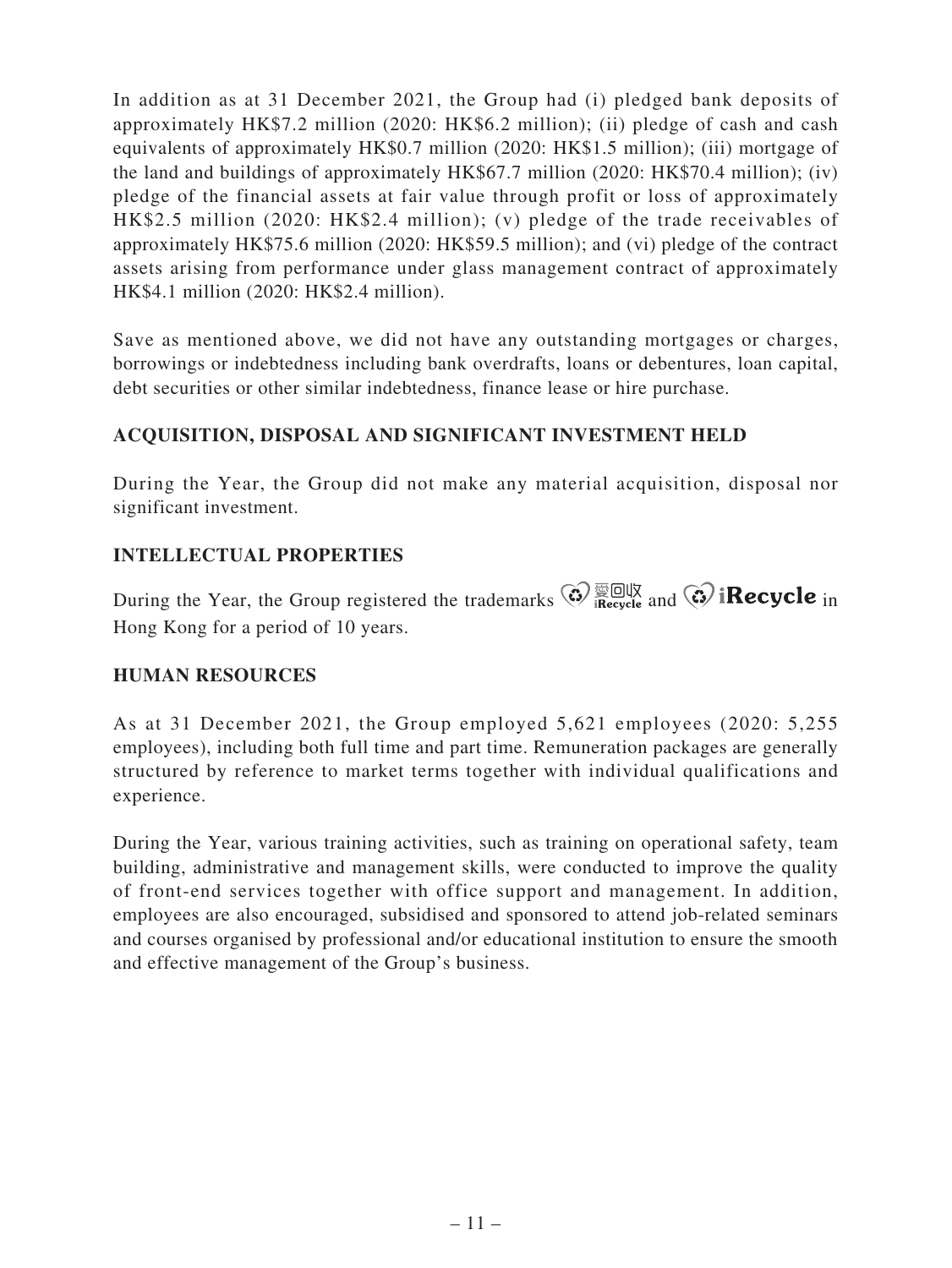The consolidated annual results of the Group for the year ended 31 December 2021 together with the comparative figures of 2020 are as follows:

## **CONSOLIDATED STATEMENT OF PROFIT OR LOSS AND OTHER COMPREHENSIVE INCOME**

*For the year ended 31 December 2021*

|                                                                                                   |             | 2021            | 2020        |
|---------------------------------------------------------------------------------------------------|-------------|-----------------|-------------|
|                                                                                                   | <b>Note</b> | <b>HK\$'000</b> | HK\$'000    |
| <b>Revenue</b>                                                                                    | 5           | 1,273,809       | 1,131,781   |
| Cost of services                                                                                  |             | (1,164,804)     | (1,068,235) |
| <b>Gross profit</b>                                                                               |             | 109,005         | 63,546      |
| Other income                                                                                      | 6           | 22,154          | 95,537      |
| Change in fair value less costs to                                                                |             |                 |             |
| sell of biological assets                                                                         | 13          | (4,223)         | (3,956)     |
| Selling and marketing expenses                                                                    |             | (1,759)         | (1,203)     |
| Administrative expenses                                                                           |             | (92, 482)       | (95, 707)   |
| <b>Profit from operations</b>                                                                     |             | 32,695          | 58,217      |
| Finance costs                                                                                     | 7           | (4,691)         | (7,768)     |
| Share of losses of a joint venture                                                                |             | (6,278)         | (1,327)     |
| <b>Profit before taxation</b>                                                                     | $\delta$    | 21,726          | 49,122      |
| Income tax (expense)/credit                                                                       | 9           | (8, 882)        | 2,254       |
| Profit for the year                                                                               |             | 12,844          | 51,376      |
| Other comprehensive income:                                                                       |             |                 |             |
| Items that may be reclassified subsequently<br>to profit or loss:                                 |             |                 |             |
| Exchange differences on translation of<br>financial statements of subsidiaries,<br>net of nil tax |             | 59              | 121         |
| Cash flow hedge: share of net movement in                                                         |             |                 |             |
| the hedging reserve of a joint venture                                                            |             | (414)           | 414         |
| Other comprehensive income                                                                        |             | (355)           | 535         |
| Total comprehensive income for the year                                                           |             | 12,489          | 51,911      |
|                                                                                                   |             |                 |             |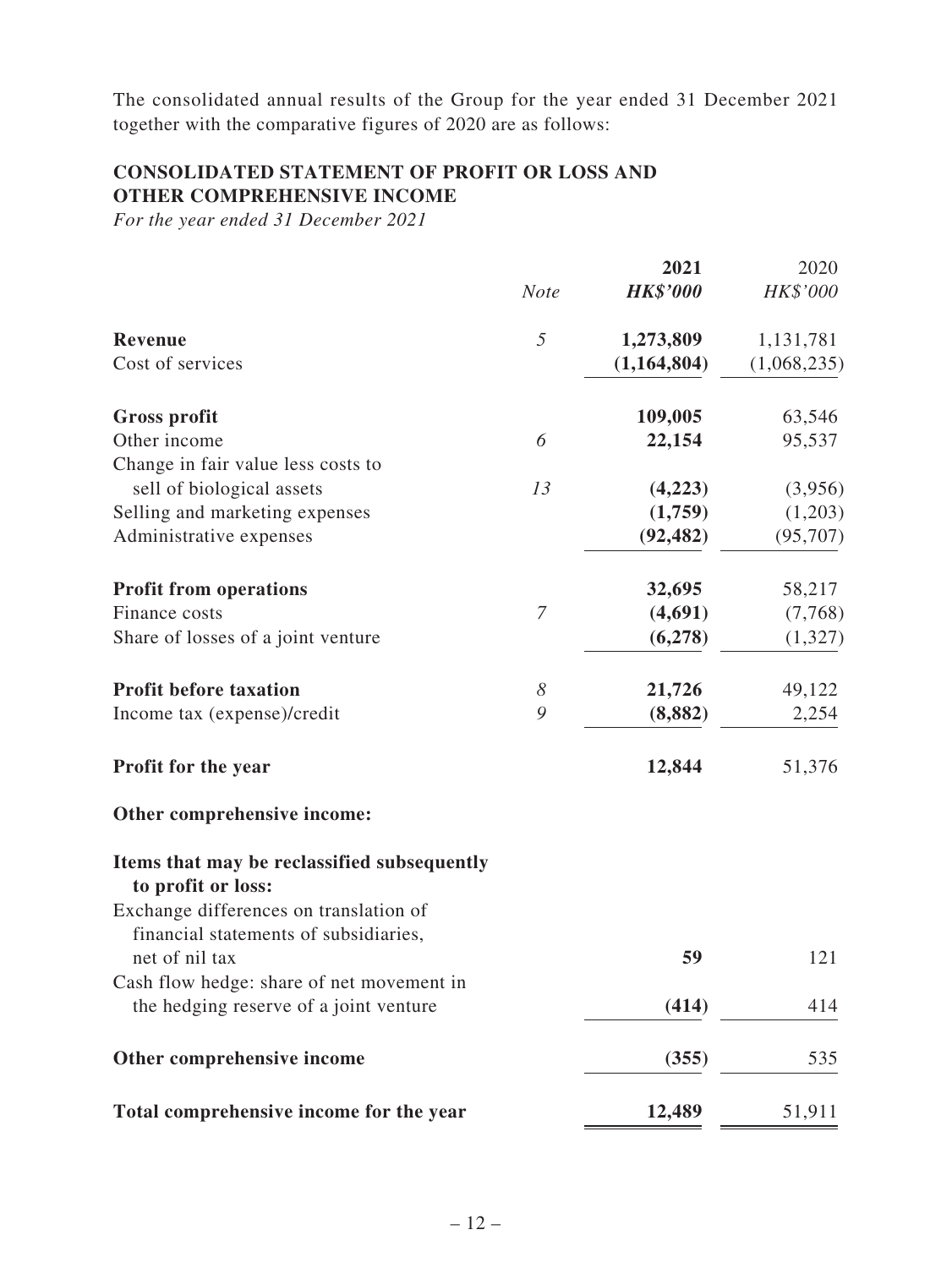|                                                                                                                                | <b>Note</b> | 2021<br><b>HK\$'000</b> | 2020<br>HK\$'000 |
|--------------------------------------------------------------------------------------------------------------------------------|-------------|-------------------------|------------------|
| Profit for the year attributable to:<br>Equity shareholders of the Company<br>Non-controlling interests                        |             | 12,847<br>(3)           | 51,376           |
|                                                                                                                                |             | 12,844                  | 51,376           |
| Total comprehensive income for<br>the year attributable to:<br>Equity shareholders of the Company<br>Non-controlling interests |             | 12,492<br>(3)           | 51,911           |
|                                                                                                                                |             | 12,489                  | 51,911           |
| <b>Earnings per share</b>                                                                                                      |             |                         |                  |
| Basic and diluted (HK cents)                                                                                                   | 11          | 3.10                    | 12.38            |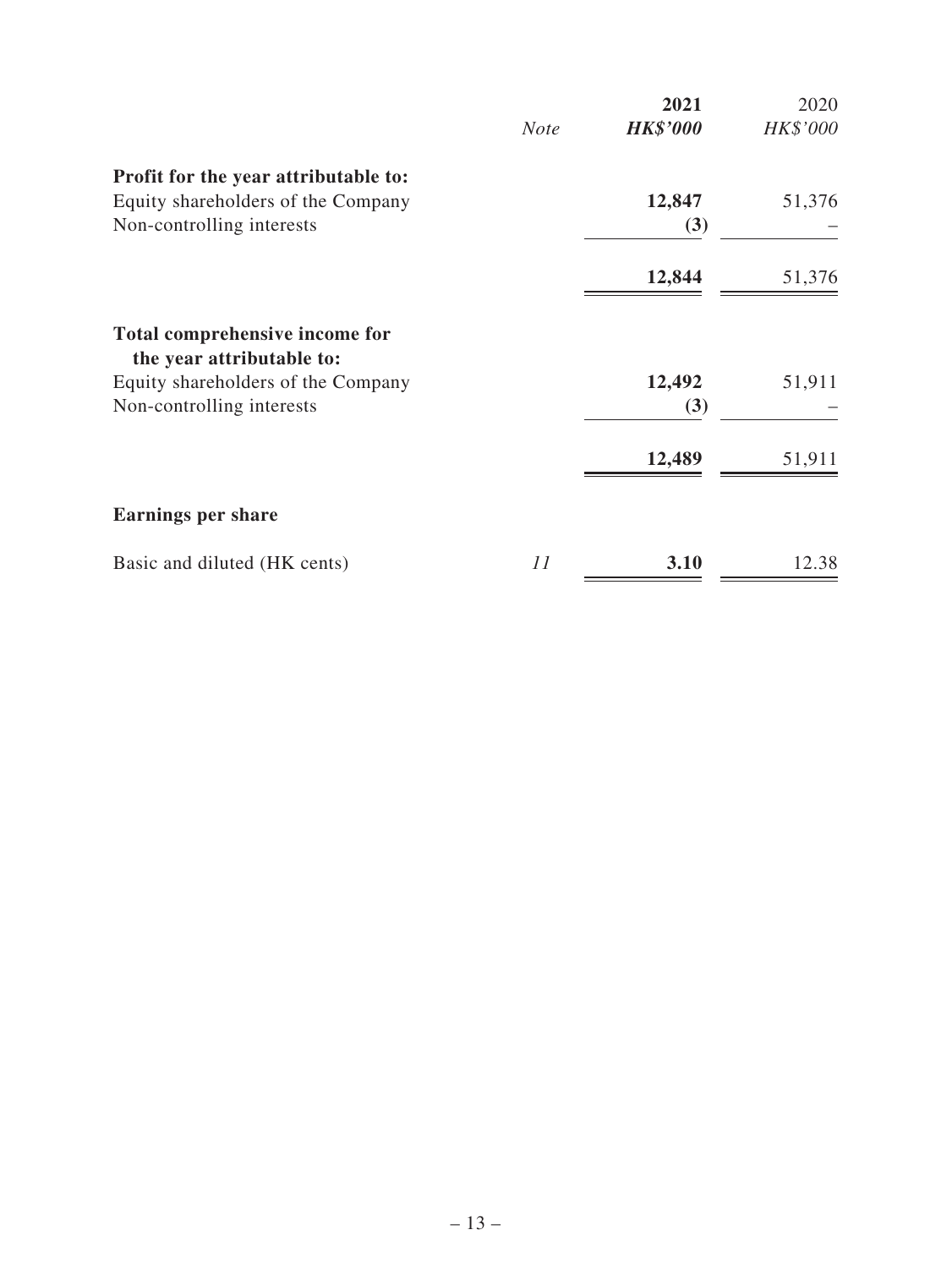# **CONSOLIDATED STATEMENT OF FINANCIAL POSITION**

*As at 31 December 2021*

|                                                       | <b>Note</b> | 2021<br><b>HK\$'000</b> | 2020<br>HK\$'000 |
|-------------------------------------------------------|-------------|-------------------------|------------------|
|                                                       |             |                         |                  |
| <b>Non-current assets</b>                             |             |                         |                  |
| Property, plant and equipment                         |             | 190,023                 | 149,837          |
| Right-of-use assets                                   |             | 38,442                  | 54,829           |
| Interest in a joint venture                           |             | 1,747                   | 8,439            |
| Financial assets at fair value through profit or loss |             | 14,669                  | 14,348           |
| Prepayments, deposits and other receivables           |             | 31,628                  | 19,292           |
| Deferred tax assets                                   |             | 2,643                   | 2,367            |
|                                                       |             | 279,152                 | 249,112          |
| <b>Current assets</b>                                 |             |                         |                  |
| Inventories                                           |             | 3,531                   | 3,180            |
| Contract assets                                       |             | 10,418                  | 9,451            |
| Trade receivables                                     | 12          | 297,146                 | 259,529          |
| Prepayments, deposits and other receivables           |             | 18,062                  | 26,775           |
| Tax recoverable                                       |             | 7                       | 1,072            |
| <b>Biological</b> assets                              | 13          | 13,209                  | 20,493           |
| Pledged bank deposits                                 |             | 7,164                   | 6,161            |
| Cash and cash equivalents                             |             | 32,254                  | 28,522           |
|                                                       |             | 381,791                 | 355,183          |
| <b>Current liabilities</b>                            |             |                         |                  |
| Trade payables                                        | 14          | 32,269                  | 23,899           |
| <b>Contract liabilities</b>                           |             | 756                     | 1,750            |
| Accruals, deposits received and other payables        |             | 152,428                 | 117,790          |
| <b>Bank borrowings</b>                                |             | 123,605                 | 107,642          |
| Lease liabilities                                     |             | 9,282                   | 13,254           |
| Tax payable                                           |             | 426                     | 218              |
|                                                       |             | 318,766                 | 264,553          |
| <b>Net current assets</b>                             |             | 63,025                  | 90,630           |
| <b>Total assets less current liabilities</b>          |             | 342,177                 | 339,742          |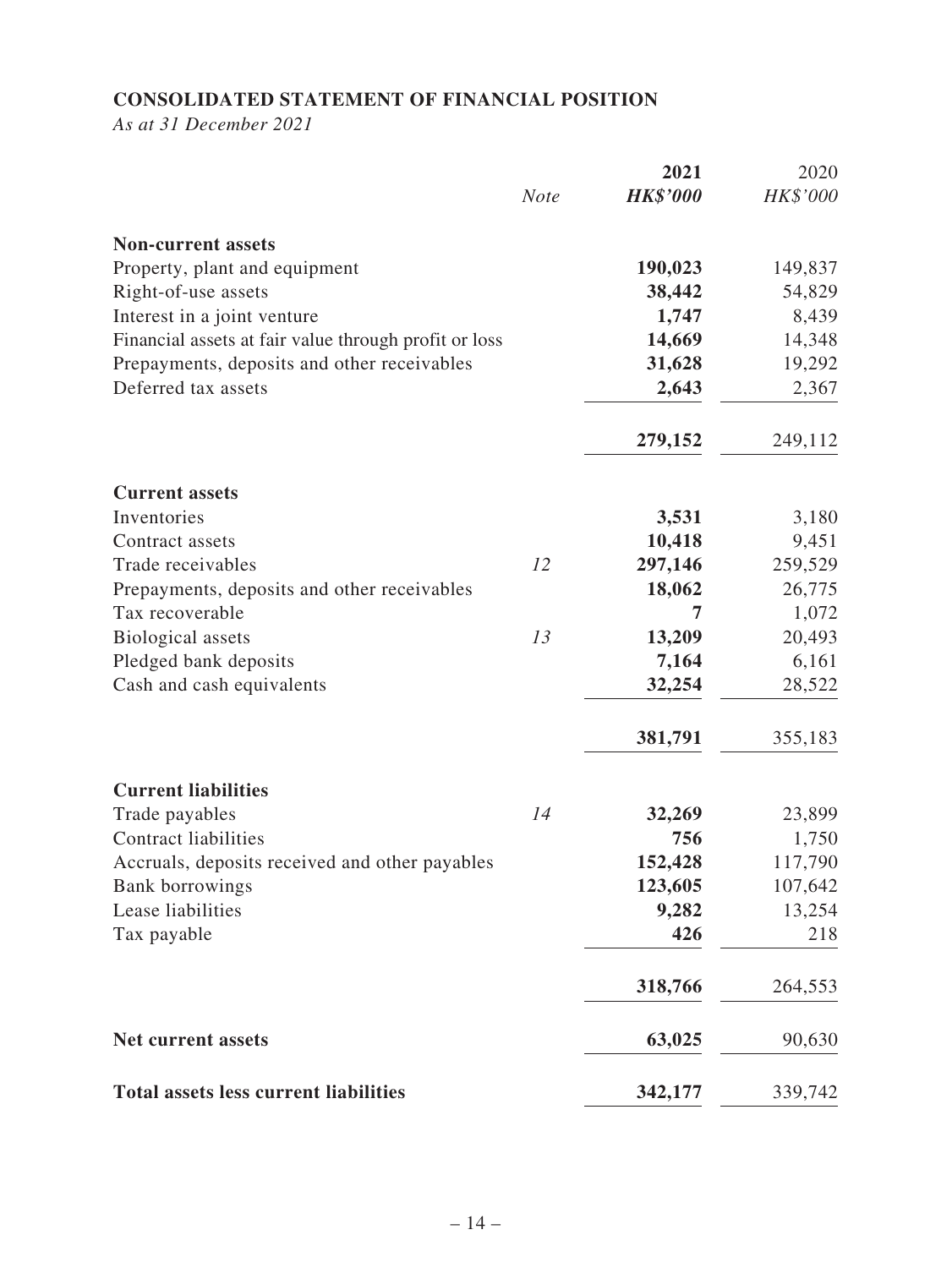|                                    |             | 2021            | 2020     |
|------------------------------------|-------------|-----------------|----------|
|                                    | <b>Note</b> | <b>HK\$'000</b> | HK\$'000 |
| <b>Non-current liabilities</b>     |             |                 |          |
| Other payables                     |             | 1,620           |          |
| Lease liabilities                  |             | 28,439          | 32,749   |
| Provision                          |             | 10,969          | 10,548   |
| Deferred tax liabilities           |             | 14,568          | 7,413    |
|                                    |             | 55,596          | 50,710   |
| <b>Net assets</b>                  |             | 286,581         | 289,032  |
| <b>Capital and reserves</b>        |             |                 |          |
| Share capital                      | 15          | 4,150           | 4,150    |
| Reserves                           |             | 282,434         | 284,882  |
| Total equity attributable to       |             |                 |          |
| equity shareholders of the Company |             | 286,584         | 289,032  |
| <b>Non-controlling interests</b>   |             | (3)             |          |
| <b>Total equity</b>                |             | 286,581         | 289,032  |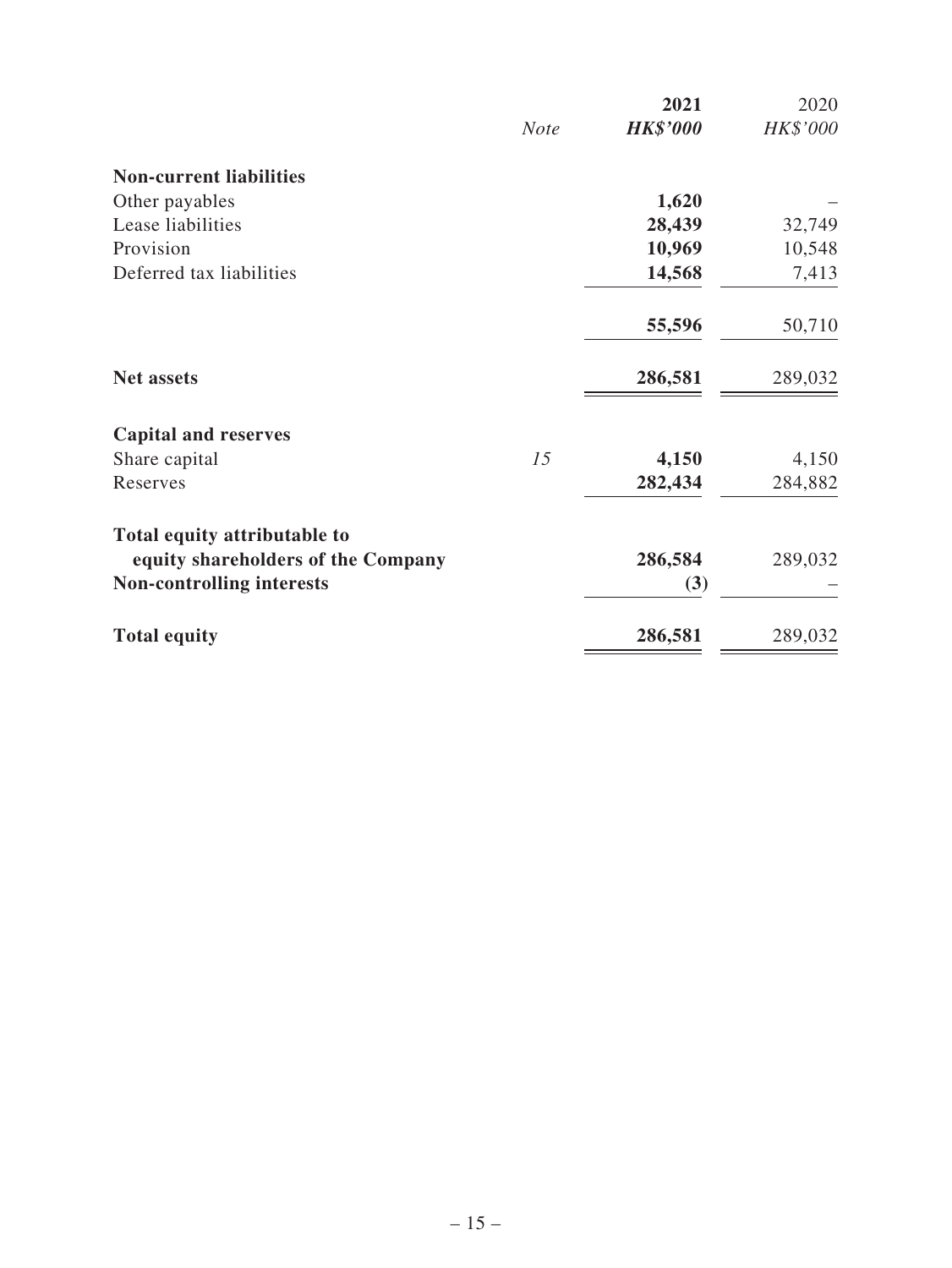### **NOTES**

### **1. GENERAL INFORMATION**

The Company was incorporated with limited liability in the Cayman Islands and its shares are listed on the Main Board of The Stock Exchange of Hong Kong Limited. The ultimate holding company of the Company is Baguio Green (Holding) Limited, which was incorporated in the British Virgin Islands. The registered office of the Company is located at Cricket Square, Hutchins Drive, P.O. Box 2681, Grand Cayman KY1-1111, Cayman Islands and its principal place of business in Hong Kong is located at Unit A, 4/F., Dragon Industrial Building, No. 93 King Lam Street, Lai Chi Kok, Kowloon, Hong Kong.

The principal activity of the Company is investment holding. The principal activities of its subsidiaries are engaged in the provision of environmental and related service.

### **2. BASIS FOR PREPARATION**

The financial information set out in this announcement does not constitute the Group's annual consolidated financial statements for the year ended 31 December 2021, but is derived from those financial statements.

The consolidated financial statements have been prepared in accordance with the same accounting policies adopted in the 2020 annual financial statements, except for the changes in accounting policies set out in note 3.

The measurement basis used in the preparation of the financial statements is the historical costs except for biological assets and certain financial instruments that are measured at their fair values at the end of each reporting period. The financial statements have been prepared in accordance with all applicable Hong Kong Financial Reporting Standards, which collective term includes all applicable individual Hong Kong Financial Reporting Standards, Hong Kong Accounting Standards and Interpretations issued by the Hong Kong Institute of Certified Public Accountants ("HKICPA"), accounting principles generally accepted in Hong Kong and the disclosure requirements of the Hong Kong Companies Ordinance. The financial statements also comply with the applicable disclosure provisions of the Rules Governing the Listing of Securities on The Stock Exchange of Hong Kong Limited ("Listing Rules").

#### **3. CHANGES IN ACCOUNTING POLICIES**

The HKICPA has a number of new and amended standards, that are first effective for the current accounting period of the Group.

Except for the Amendment to HKFRS 16, *Covid-19-Related Rent Concessions beyond 30 June 2021*, none of these developments have had a material effect on how the Group's results and financial position for the current or prior periods have been prepared or presented. The Group has not applied any new standard or interpretation that is not yet effective for the current accounting period except for the Amendment to HKFRS 16, *Covid-19-Related Rent Concessions beyond 30 June 2021*.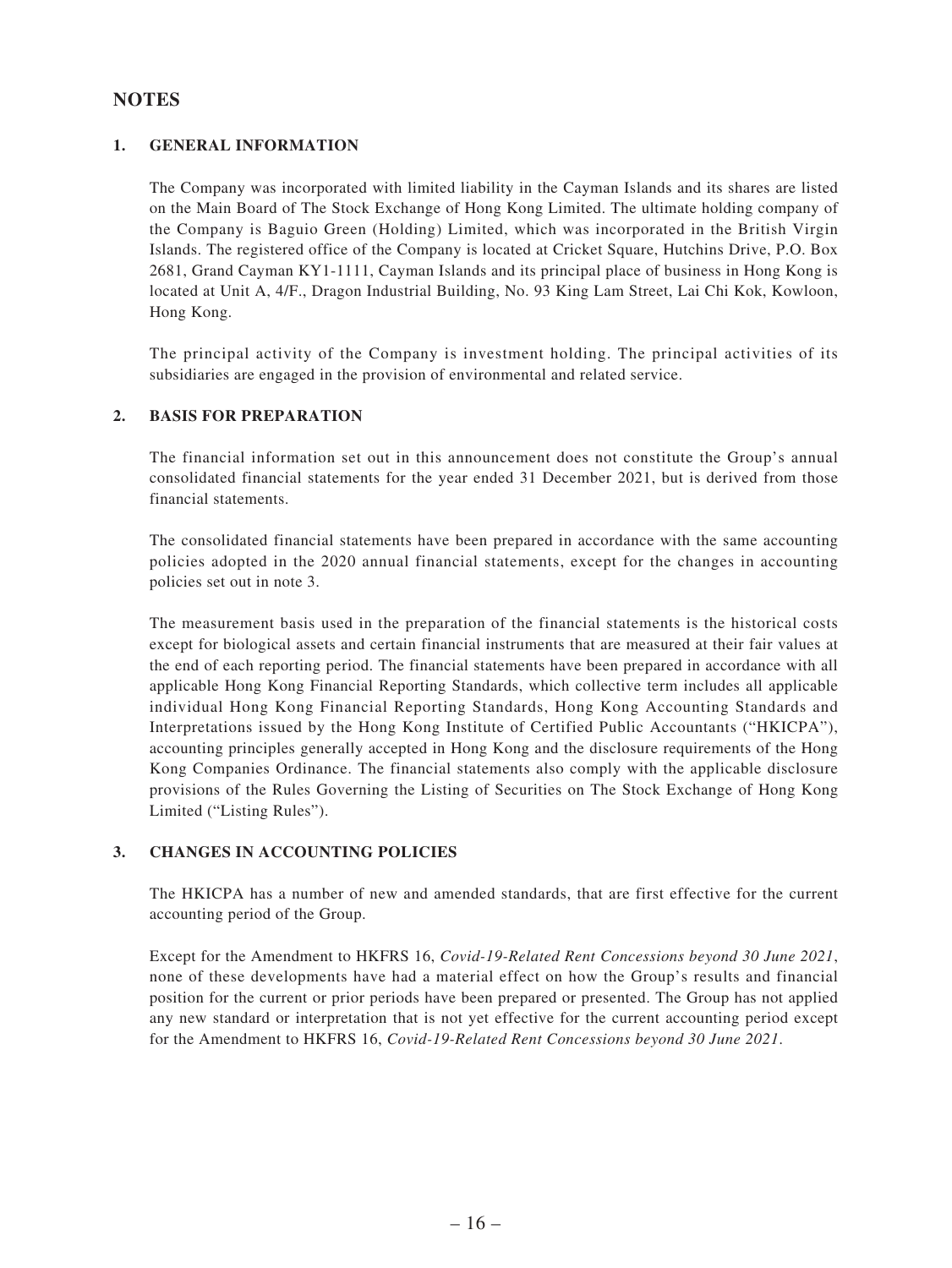### **Amendment to HKFRS 16, Covid-19-Related Rent Concessions beyond 30 June 2021 (2021 amendment)**

The Group previously applied the practical expedient in HKFRS 16 such that as lessee it was not required to assess whether rent concessions occurring as a direct consequence of the COVID-19 pandemic were lease modifications, if the eligibility conditions are met. One of these conditions requires the reduction in lease payments affect only payments originally due on or before a specified time limit. The 2021 amendment extends this time limit from 30 June 2021 to 30 June 2022.

The Group has early adopted the 2021 amendment in this financial year. This is no impact on the opening balance of equity at 1 January 2021.

### **4. SEGMENT INFORMATION**

Information reported to the executive directors, being the chief operating decision maker, for the purposes of resource allocation and assessment of segment performance focuses on types of services provided. The Group has identified four reportable segments. No operating segments have been aggregated to form the following reportable segments:

- Cleaning services business
- Landscaping services business
- — Pest management business
- Waste management and recycling business

Information regarding the Group's reportable segments is presented below.

#### **Segment revenue and results**

Segment results represent the earnings from each segment before interest, taxation and administrative expenses including directors' emoluments and exclude other income, change in fair value less costs to sell of biological assets and share of losses of a joint venture. The following is an analysis of the Group's revenue and results by reportable segments.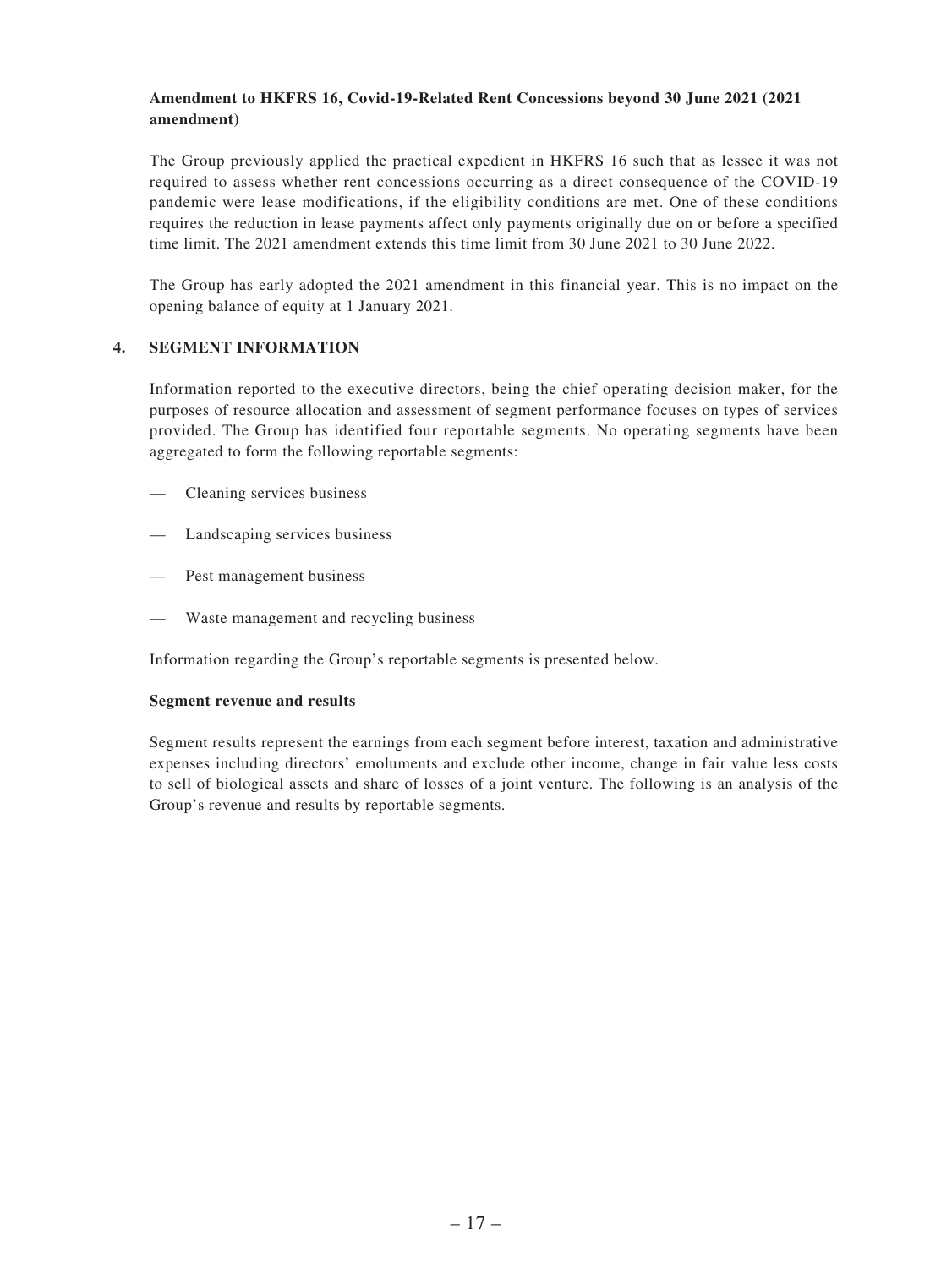|                                                                                               | <b>Cleaning</b><br>services<br>business<br><b>HK\$'000</b> | Landscaping<br>services<br>business<br><b>HK\$'000</b> | Pest<br>management<br>business<br><b>HK\$'000</b> | Waste<br>management<br>and recycling<br><b>business</b><br><b>HK\$'000</b> | <b>Total</b><br><b>HK\$'000</b>            |
|-----------------------------------------------------------------------------------------------|------------------------------------------------------------|--------------------------------------------------------|---------------------------------------------------|----------------------------------------------------------------------------|--------------------------------------------|
| For the year ended<br>31 December 2021                                                        |                                                            |                                                        |                                                   |                                                                            |                                            |
| Revenue from external<br>customers<br>- recognised over time<br>- recognised at point in time | 825,451                                                    | 112,321                                                | 102,011                                           | 193,690<br>40,336                                                          | 1,233,473<br>40,336                        |
| Reportable segment revenue                                                                    | 825,451                                                    | 112,321                                                | 102,011                                           | 234,026                                                                    | 1,273,809                                  |
| Segment results                                                                               | 71,563                                                     | 6,069                                                  | 7,889                                             | 21,725                                                                     | 107,246                                    |
| Other income<br>Change in fair value less costs<br>to sell of biological assets               |                                                            |                                                        |                                                   |                                                                            | 22,154                                     |
| (note 13)<br>Administrative expenses<br>Finance costs<br>Share of losses of a joint venture   |                                                            |                                                        |                                                   |                                                                            | (4,223)<br>(92, 482)<br>(4,691)<br>(6,278) |
| Profit before taxation                                                                        |                                                            |                                                        |                                                   |                                                                            | 21,726                                     |
|                                                                                               | Cleaning<br>services<br>business<br>HK\$'000               | Landscaping<br>services<br>business<br>HK\$'000        | Pest<br>management<br>business<br>HK\$'000        | Waste<br>management<br>and recycling<br>business<br>HK\$'000               | Total<br>HK\$'000                          |
| For the year ended<br>31 December 2020                                                        |                                                            |                                                        |                                                   |                                                                            |                                            |
| Revenue from external<br>customers and reportable<br>segment revenue<br>recognised over time  | 679,465                                                    | 172,356                                                | 111,347                                           | 168,613                                                                    | 1,131,781                                  |
| Segment results                                                                               | 29,438                                                     | 18,647                                                 | 6,492                                             | 7,766                                                                      | 62,343                                     |
| Other income<br>Change in fair value less costs<br>to sell of biological assets               |                                                            |                                                        |                                                   |                                                                            | 95,537                                     |
| (note 13)                                                                                     |                                                            |                                                        |                                                   |                                                                            | (3,956)                                    |
| Administrative expenses                                                                       |                                                            |                                                        |                                                   |                                                                            | (95, 707)                                  |
| Finance costs<br>Share of losses of a joint venture                                           |                                                            |                                                        |                                                   |                                                                            | (7,768)<br>(1,327)                         |
| Profit before taxation                                                                        |                                                            |                                                        |                                                   |                                                                            | 49,122                                     |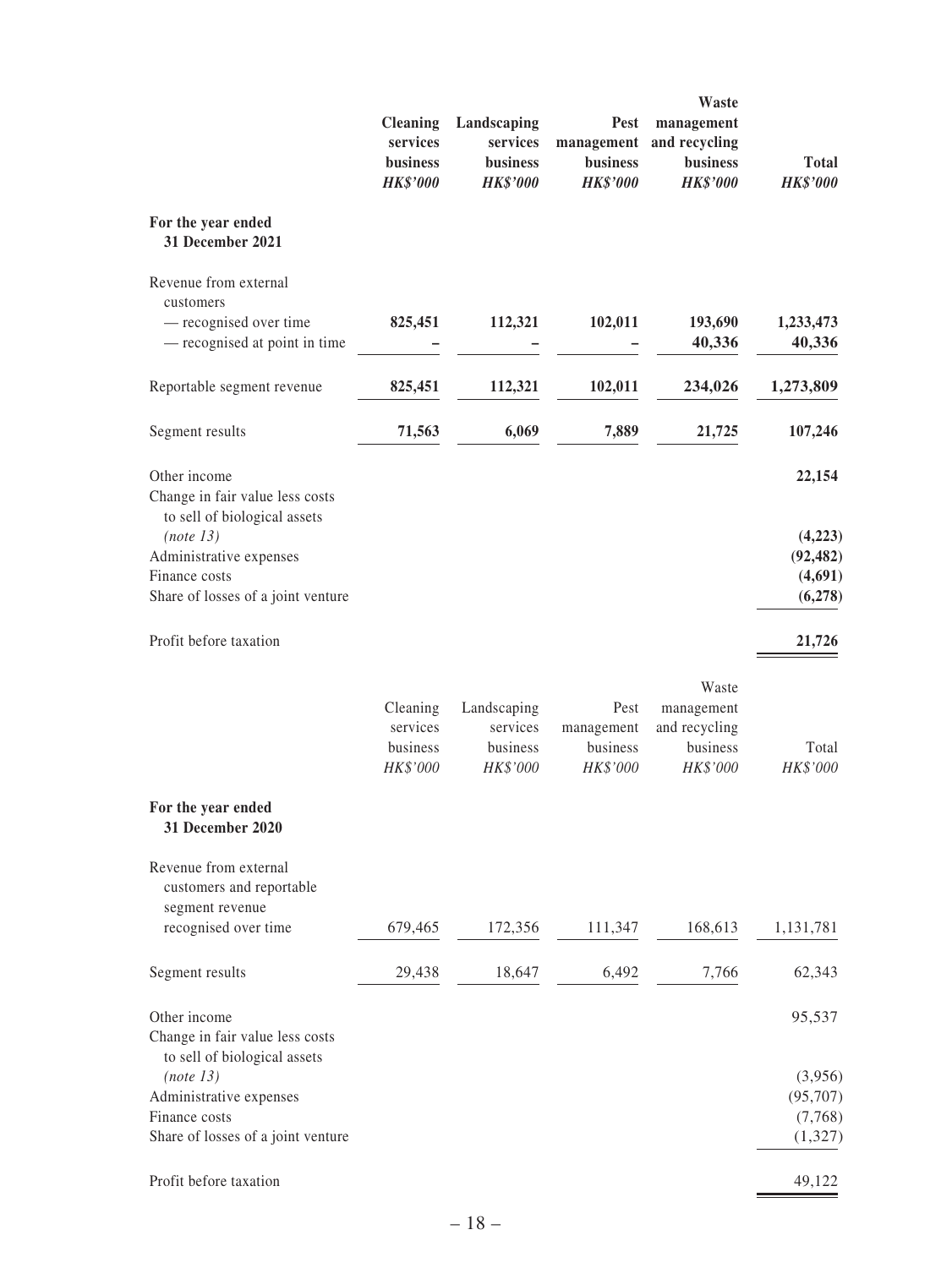### **Segment assets and liabilities**

Segment assets include all assets attributable to the activities of the individual segments, with the exception of intercompany receivables and other corporate assets. Segment liabilities include all liabilities attributable to the activities of the individual segments, with the exception of intercompany payables and corporate liabilities. The segment assets and liabilities at the end of the reporting period by reportable segments are as follows:

|                                    | <b>Cleaning</b><br>services<br>business<br><b>HK\$'000</b> | Landscaping<br>services<br>business<br><b>HK\$'000</b> | <b>Pest</b><br>management<br>business<br><b>HK\$'000</b> | Waste<br>management<br>and recycling<br>business<br><b>HK\$'000</b> | <b>Total</b><br><b>HK\$'000</b> |
|------------------------------------|------------------------------------------------------------|--------------------------------------------------------|----------------------------------------------------------|---------------------------------------------------------------------|---------------------------------|
| As at 31 December 2021             |                                                            |                                                        |                                                          |                                                                     |                                 |
| Segment assets<br>Unallocated      | 363,973                                                    | 83,035                                                 | 38,888                                                   | 171,922                                                             | 657,818<br>3,125                |
| Total assets                       |                                                            |                                                        |                                                          |                                                                     | 660,943                         |
| Segment liabilities<br>Unallocated | 244,669                                                    | 23,798                                                 | 23,015                                                   | 81,281                                                              | 372,763<br>1,599                |
| <b>Total liabilities</b>           |                                                            |                                                        |                                                          |                                                                     | 374,362                         |
|                                    | Cleaning<br>services<br>business<br>HK\$'000               | Landscaping<br>services<br>business<br>HK\$'000        | Pest<br>management<br>business<br>HK\$'000               | Waste<br>management<br>and recycling<br>business<br>HK\$'000        | Total<br>HK\$'000               |
| As at 31 December 2020             |                                                            |                                                        |                                                          |                                                                     |                                 |
| Segment assets<br>Unallocated      | 292,163                                                    | 106,696                                                | 40,267                                                   | 162,909                                                             | 602,035<br>2,260                |
| Total assets                       |                                                            |                                                        |                                                          |                                                                     | 604,295                         |
| Segment liabilities<br>Unallocated | 171,502                                                    | 24,392                                                 | 35,137                                                   | 81,700                                                              | 312,731<br>2,532                |
| Total liabilities                  |                                                            |                                                        |                                                          |                                                                     | 315,263                         |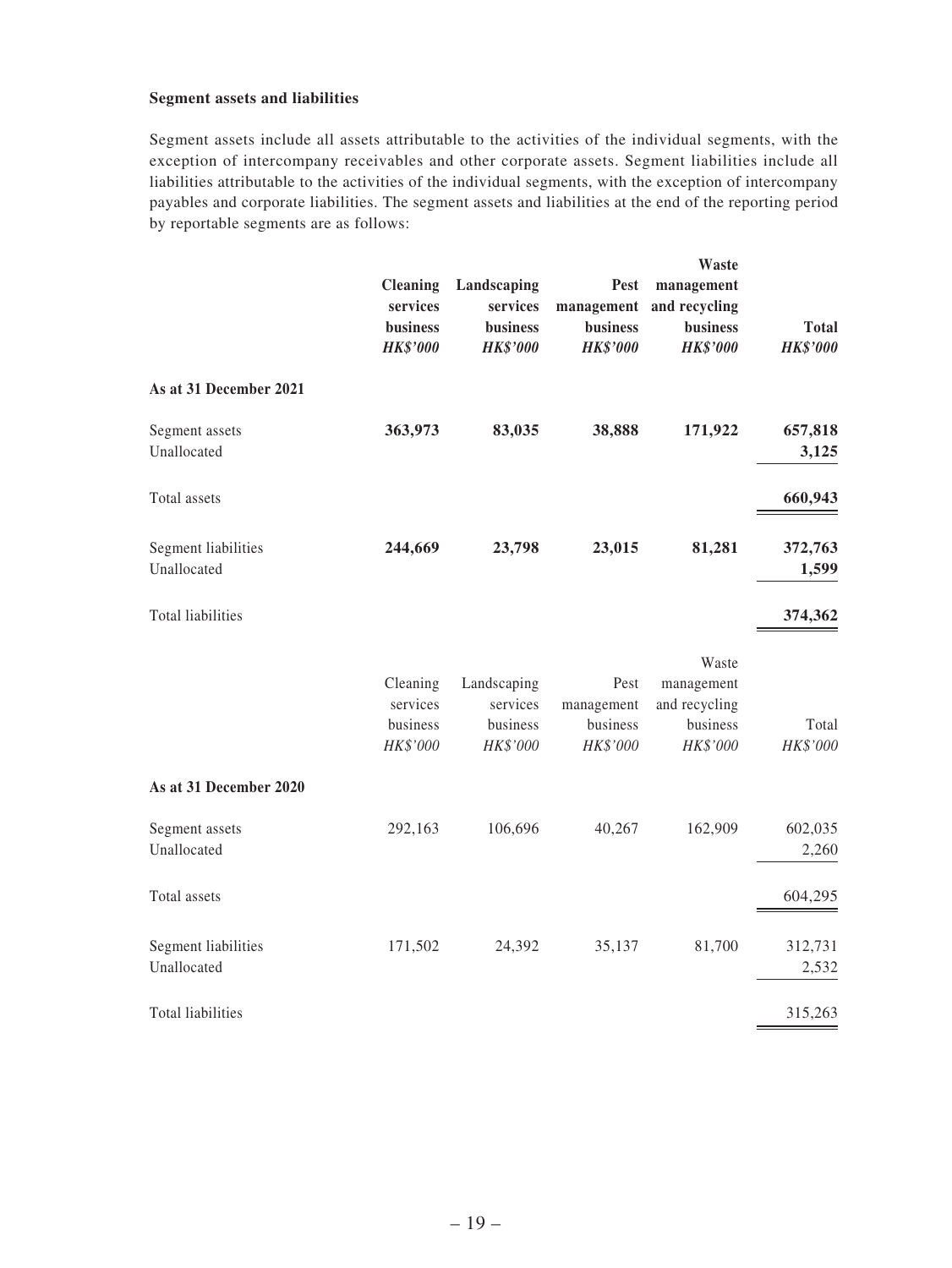### **Other segment information**

|                                                               |                 |                 |                     | Waste             |                    |                 |
|---------------------------------------------------------------|-----------------|-----------------|---------------------|-------------------|--------------------|-----------------|
|                                                               | <b>Cleaning</b> | Landscaping     | Pest                | management<br>and |                    |                 |
|                                                               | services        |                 | services management | recycling         |                    |                 |
|                                                               | business        | business        | business            | business          | <b>Unallocated</b> | <b>Total</b>    |
|                                                               | <b>HK\$'000</b> | <b>HK\$'000</b> | <b>HK\$'000</b>     | <b>HK\$'000</b>   | <b>HK\$'000</b>    | <b>HK\$'000</b> |
| For the year ended<br>31 December 2021                        |                 |                 |                     |                   |                    |                 |
| Depreciation                                                  | 18,751          | 2,510           | 2,337               | 25,325            | 677                | 49,600          |
| Additions to non-current assets                               | 55,571          | 241             | 10,791              | 15,798            | 102                | 82,503          |
| Gain on disposal of                                           |                 |                 |                     |                   |                    |                 |
| property, plant and equipment                                 | (593)           | (249)           | (1,157)             | (785)             |                    | (2,784)         |
| Gain on disposal of right-of-use assets                       | (101)           | (96)            |                     |                   |                    | (197)           |
|                                                               |                 |                 |                     | Waste             |                    |                 |
|                                                               |                 |                 |                     | management        |                    |                 |
|                                                               | Cleaning        | Landscaping     | Pest                | and               |                    |                 |
|                                                               | services        | services        | management          | recycling         |                    |                 |
|                                                               | business        | business        | business            | business          | Unallocated        | Total           |
|                                                               | HK\$'000        | HK\$'000        | HK\$'000            | HK\$'000          | HK\$'000           | HK\$'000        |
| For the year ended<br>31 December 2020                        |                 |                 |                     |                   |                    |                 |
| Depreciation                                                  | 19,116          | 3,234           | 2,342               | 29,205            | 712                | 54,609          |
| Additions to non-current assets<br>Loss/(gain) on disposal of | 9,691           | 1,944           | 830                 | 18,503            | 1,247              | 32,215          |
| property, plant and equipment                                 | 284             | (191)           | 79                  | 5,807             |                    | 5,979           |
| Loss on disposal of right-of-use assets                       | 167             |                 |                     |                   |                    | 167             |

#### **Geographical information**

The following sets out information about the geographical region of the Group's revenue from external customers, which is based on the location to which the services and goods are delivered.

| 2021<br><b>HK\$'000</b> | 2020<br>HK\$'000 |
|-------------------------|------------------|
| 1,246,408               | 1,131,781        |
| 12,389                  |                  |
| 15,012                  |                  |
| 1,273,809               | 1,131,781        |
|                         |                  |

All of the Group's non-current assets are either based in Hong Kong or related to the Group's operations in Hong Kong as at 31 December 2021 and 2020.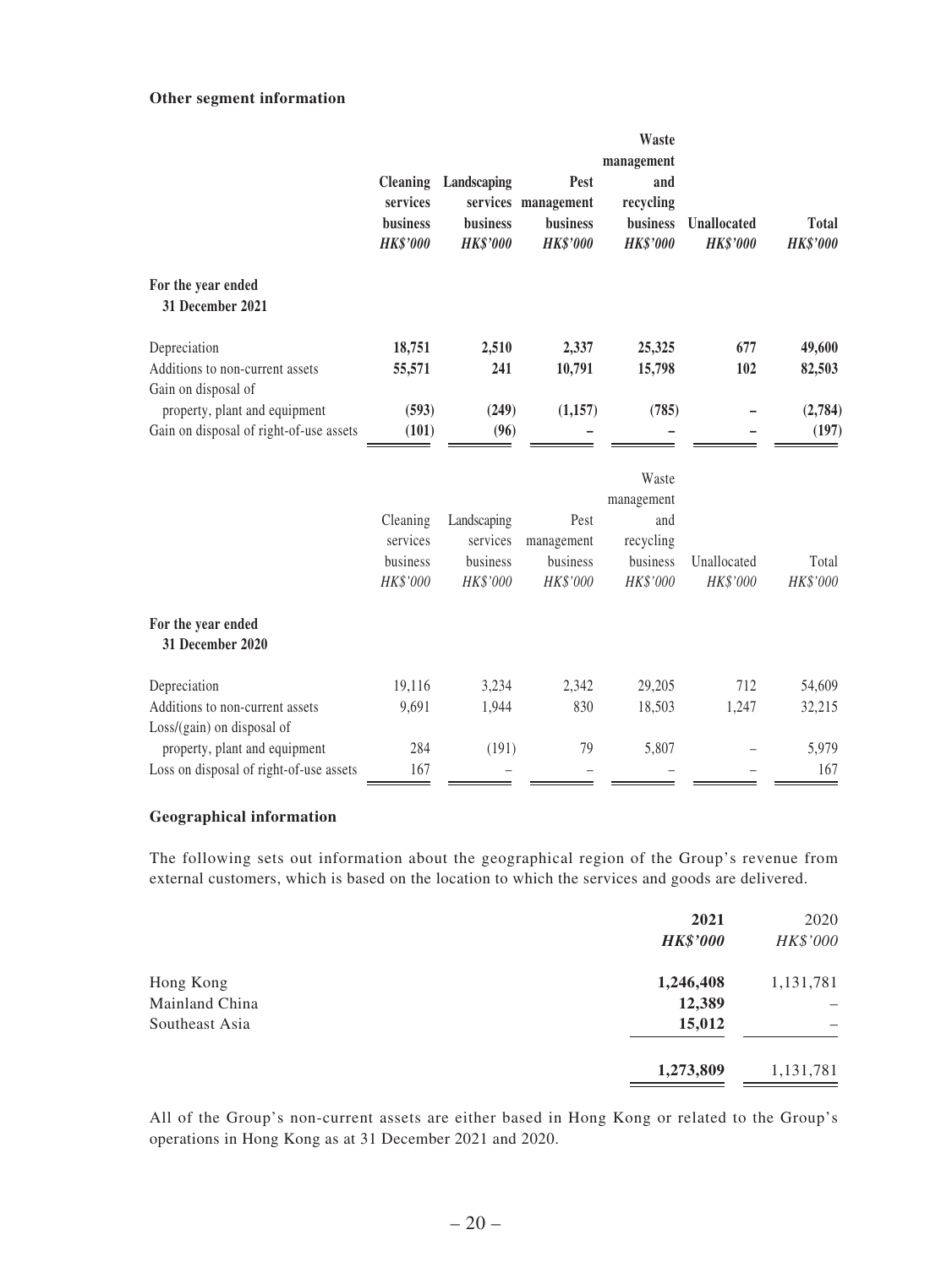#### **Information about major customers**

For the year ended 31 December 2021, the Group's revenue of HK\$335,402,000 (2020: HK\$399,749,000) for various segments was derived from one customer (2020: two customers), each of whom has individually accounted for over 10% of the Group's total revenue, which is/are disclosed as follows:

|                   | 2021            | 2020     |
|-------------------|-----------------|----------|
|                   | <b>HK\$'000</b> | HK\$'000 |
| Customer A        | 335,402         | 201,043  |
| Customer B (Note) | N/A             | 198,706  |
|                   |                 |          |

*Note:* The revenue from customer B for the year ended 31 December 2021 was less than 10% of the Group's revenue.

#### **5. REVENUE**

The principal activity of the Group is environmental and related services and goods. The amount of each significant category of revenue recognised is as follows:

|                                         | 2021            | 2020      |
|-----------------------------------------|-----------------|-----------|
|                                         | <b>HK\$'000</b> | HK\$'000  |
| Cleaning services                       | 825,451         | 679,465   |
| Landscaping services                    | 112,321         | 172,356   |
| Pest management services                | 102,011         | 111,347   |
| Waste management and recycling services | 193,690         | 168,613   |
| Sales of recycled materials             | 40,336          |           |
|                                         | 1,273,809       | 1,131,781 |

### **6. OTHER INCOME**

|                                                       | 2021            | 2020     |
|-------------------------------------------------------|-----------------|----------|
|                                                       | <b>HK\$'000</b> | HK\$'000 |
| Administration fee income                             | 637             | 3,401    |
| Change in fair value of investments in life insurance | 321             | 172      |
| Compensation income from services contracts           | 8,900           |          |
| COVID-19-related rent concessions received            | 1,946           | 1,524    |
| Gain on disposal of property, plants and equipment    | 2,784           |          |
| Gain on disposal of right-of-use assets               | 197             |          |
| Government grants*                                    | 2,312           | 84,944   |
| Income relating to right-of-use assets                | 3,971           | 3,964    |
| Interest income                                       | 203             | 226      |
| Rental income                                         | 582             | 790      |
| Sundry income                                         | 301             | 516      |
|                                                       | 22,154          | 95.537   |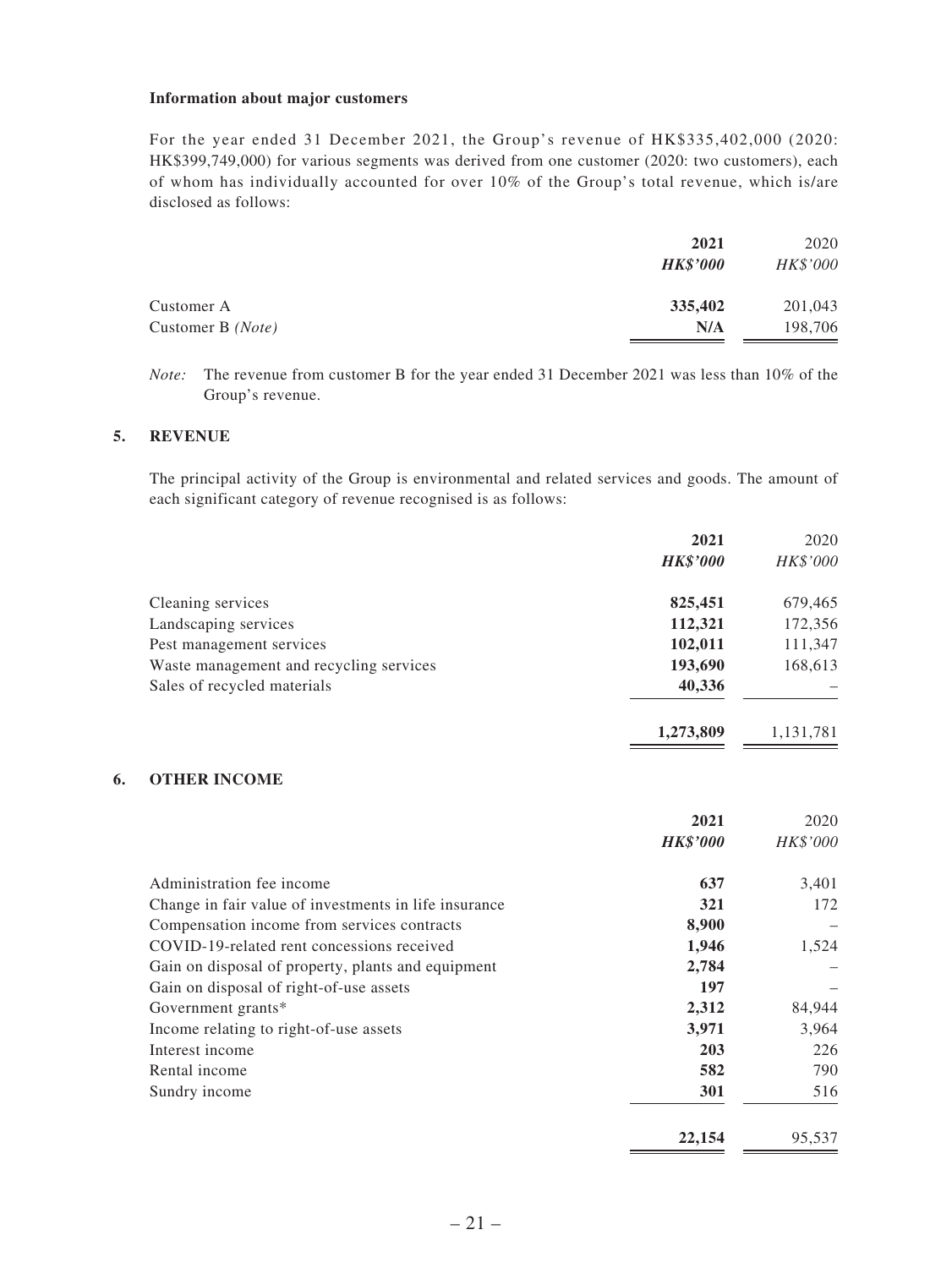- \* During the year ended 31 December 2021, the Group recognised the government grants as follows:
	- (i) Employment Support Scheme, which aims to retain employment and combat COVID-19, under the Anti-epidemic Fund of the Government of nil (2020: HK\$80,986,000). The purpose of the funding is to provide financial support to enterprises to retain their employees who would otherwise be made redundant. Under the terms of the grant, the Group is required not to make redundancies during the subsidy period and to spend all the funding on paying wages to the employees;
	- (ii) Transport Trades Subsidy under the Anti-epidemic Fund of nil (2020: HK\$3,190,000);
	- (iii) subsidies from One-off Rental Support Scheme under the Recycling Fund of nil (2020: HK\$375,000);
	- (iv) subsidies from the Green Employment Scheme of the Environment Bureau of HK\$1,166,000 (2020: HK\$174,000);
	- (v) subsidies for phasing out certain diesel commercial vehicles by the Group of HK\$1,041,000 (2020: Nil); and
	- (vi) other subsidies of HK\$105,000 (2020: HK\$219,000).

There were neither unfulfilled conditions nor other contingencies attached to the receipt of those grants. There is no assurance that the Group will continue to receive such grant in the future.

### **7. FINANCE COSTS**

|                   | 2021<br><b>HK\$'000</b> | 2020<br>HK\$'000 |
|-------------------|-------------------------|------------------|
| Interest on:      |                         |                  |
| Bank overdrafts   | 10                      | 8                |
| Bank borrowings   | 3,211                   | 6,055            |
| Lease liabilities | 1,470                   | 1,705            |
|                   | 4,691                   | 7,768            |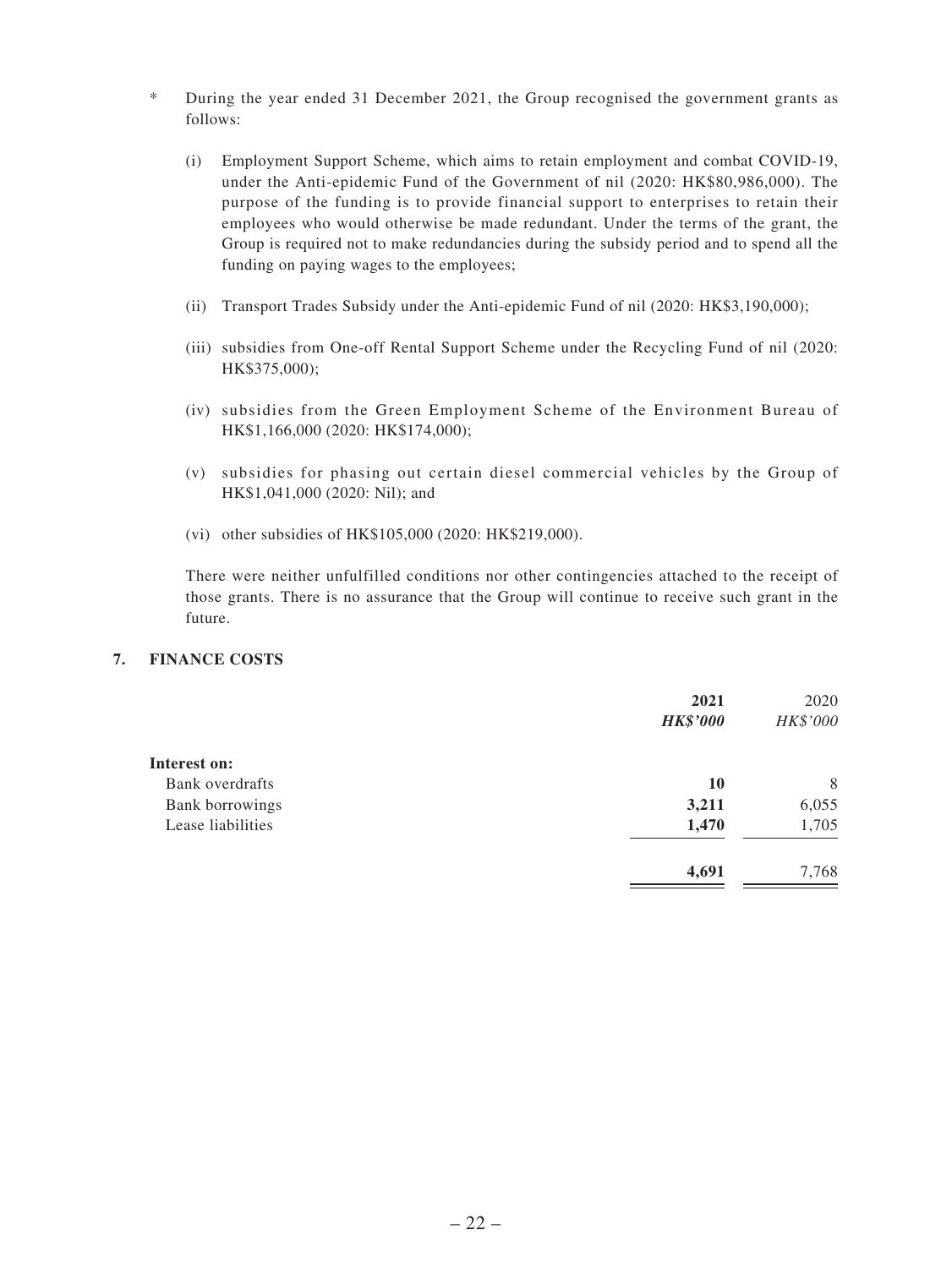## **8. PROFIT BEFORE TAXATION**

Profit before taxation has been arrived at after charging/(crediting):

|                                                                                    | 2021            | 2020     |
|------------------------------------------------------------------------------------|-----------------|----------|
|                                                                                    | <b>HK\$'000</b> | HK\$'000 |
| Auditors' remuneration:                                                            |                 |          |
| Audit services                                                                     | 1,680           | 1,580    |
| Other services                                                                     | 129             | 150      |
| Cost of consumable goods                                                           | 79,941          | 69,523   |
| (Reversal)/recognition of credit losses on trade receivables<br>Depreciation:      | (622)           | 6,173    |
| Owned property, plant and equipment                                                | 35,805          | 40,057   |
| Right-of-use assets                                                                | 13,795          | 14,552   |
| (Gain)/loss disposal of property, plant and equipment                              | (2,784)         | 5,979    |
| (Gain)/loss on disposal of right-of-use assets                                     | (197)           | 167      |
| Impairment loss on property, plant and equipment                                   |                 | 1,877    |
| Staff costs (including directors' remuneration):                                   |                 |          |
| Wages, salaries and other benefits                                                 | 906,156         | 830,857  |
| Provision for long service and severance payments                                  | 23,339          | 24,340   |
| Provision for untaken paid leave                                                   | 11,213          | 9,305    |
| Contributions to defined contribution retirement scheme                            | 29,483          | 25,696   |
|                                                                                    | 970,191         | 890,198  |
| Short-term lease payments not included in the measurement<br>of lease liabilities: |                 |          |
| Machinery and motor vehicles                                                       | 41,962          | 36,848   |
| Land and buildings                                                                 | 5,948           | 2,005    |
|                                                                                    |                 |          |
|                                                                                    | 47,910          | 38,853   |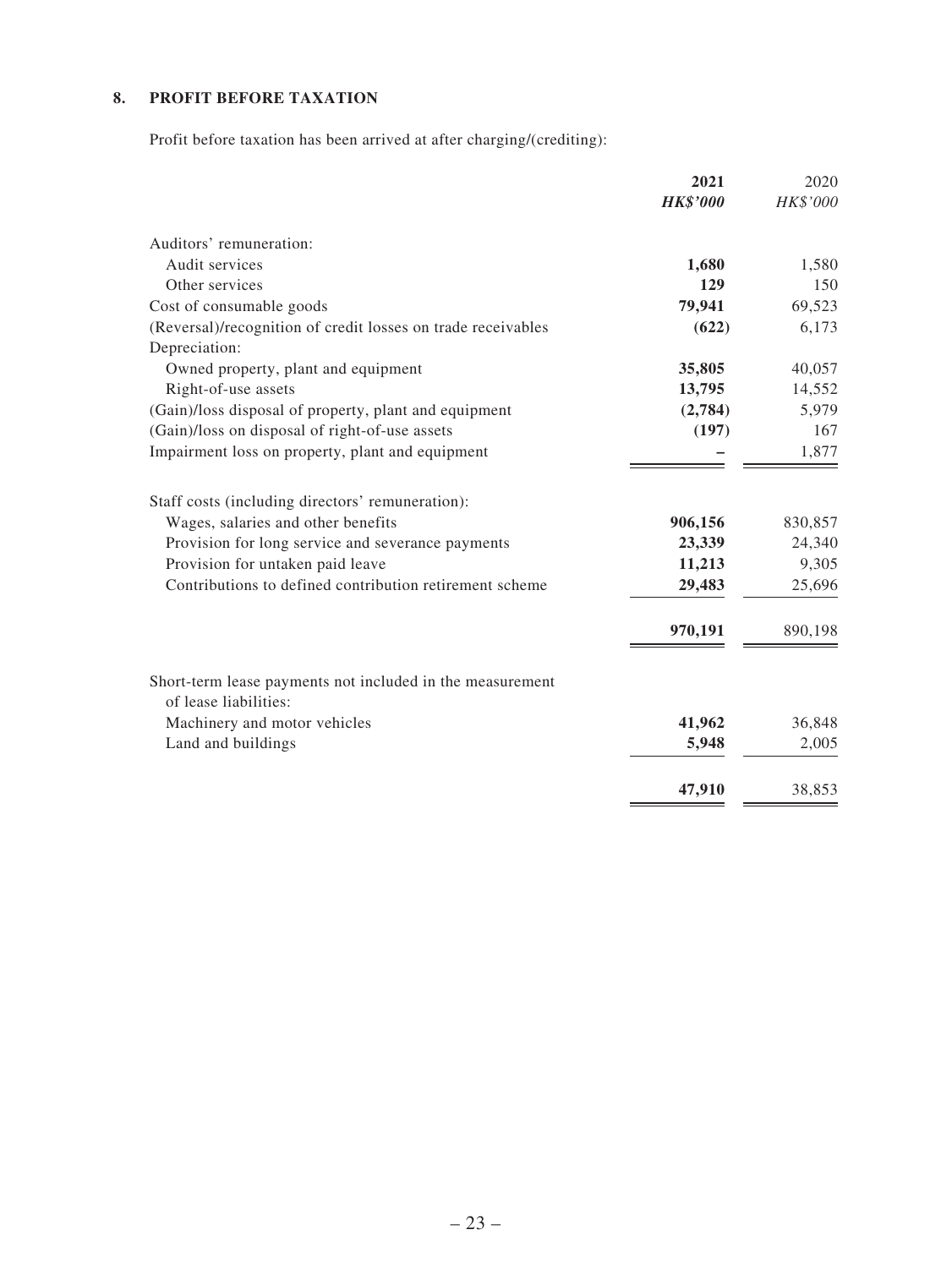### **9. INCOME TAX EXPENSES/(CREDIT)**

| 2021            | 2020     |
|-----------------|----------|
| <b>HK\$'000</b> | HK\$'000 |
|                 |          |
| 1,964           | 1,114    |
| 18              | (35)     |
| 1,982           | 1,079    |
|                 |          |
| 21              | 13       |
| 2,003           | 1,092    |
|                 |          |
| 6,879           | (3,346)  |
| 8,882           | (2,254)  |
|                 |          |

The provision for Hong Kong Profits Tax for 2021 is calculated at 16.5% (2020: 16.5%) of the estimated assessable profits for the year, except for one subsidiary of the Group which is a qualifying corporation under the two-tiered Profits Tax rate regime. For this subsidiary, the first HK\$2 million of assessable profits are taxed at 8.25% and the remaining assessable profits are taxed at 16.5%. The provision for Hong Kong Profits Tax for this subsidiary was calculated at the same basis in 2020.

The provision for Hong Kong Profits Tax for 2021 has also taken into account a reduction granted by the Hong Kong SAR Government for the year of assessment 2020/21. The Group is eligible for the maximum reduction of HK\$10,000 (2020: a maximum reduction of HK\$20,000 was granted for the year of assessment 2019/20 and was taken into account in calculating the provision for 2020) for each Hong Kong subsidiaries within the Group.

Taxation for overseas subsidiaries is charged at the appropriate current rates of taxation ruling in the relevant jurisdictions.

#### **10. DIVIDENDS**

#### **(a) Dividends payable to equity shareholders of the Company attributable to the year**

|                                                                                                                        | 2021<br><b>HK\$'000</b> | 2020<br><b>HK\$'000</b> |
|------------------------------------------------------------------------------------------------------------------------|-------------------------|-------------------------|
| Final dividend proposed after the end of the reporting period<br>of HK0.9 cents (2020: HK3.6 cents) per ordinary share | 3.735                   | 14.940                  |

The final dividend proposed after the end of the reporting period has not been recognised as a liability at the end of the reporting period.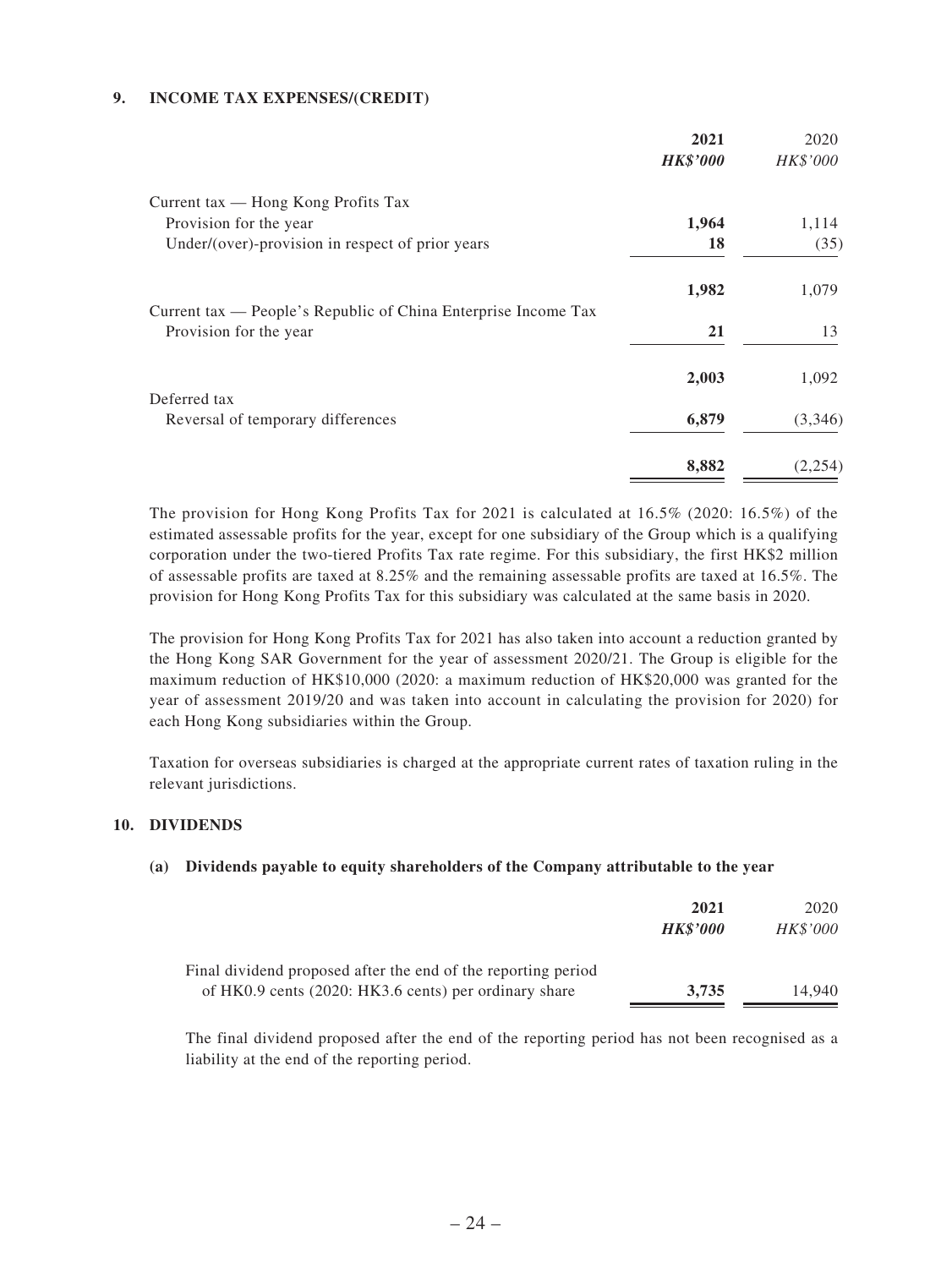### **(b) Dividends payable to equity shareholders of the Company attributable to the previous financial year, approved and paid during the year**

|                                                           | 2021            | 2020     |
|-----------------------------------------------------------|-----------------|----------|
|                                                           | <b>HK\$'000</b> | HK\$'000 |
| Final dividend in respect of the previous financial year, |                 |          |
| was approved and paid during the year, of HK3.6 cents     |                 |          |
| (2020: Nil) per ordinary share                            | 14,940          |          |

#### **11. EARNINGS PER SHARE**

#### **(a) Basic earnings per share**

The calculation of the basic earnings per share for the year ended 31 December 2021 is based on the profit for the year attributable to ordinary equity shareholders of the Company of HK\$12,847,000 (2020: HK\$51,376,000) and the weighted average number of 415,000,000 (2020: 415,000,000) ordinary shares in issue during the year.

#### **(b) Diluted earnings per share**

Diluted earnings per share for the years ended 31 December 2021 and 2020 are the same as the basic earnings per share as there were no potential dilutive ordinary shares in existence during the years presented.

### **12. TRADE RECEIVABLES**

The ageing analysis of trade receivables based on the invoice date (or date of revenue recognition, if earlier) and net of loss allowance at the end of the reporting period is as follows:

|                                   | 2021<br><b>HK\$'000</b> | 2020<br>HK\$'000 |
|-----------------------------------|-------------------------|------------------|
| Within 60 days                    | 221,198                 | 175,562          |
| Over 60 days but within 120 days  | 48,304                  | 56,315           |
| Over 120 days but within 365 days | 23,430                  | 21,770           |
| Over 365 days                     | 4,214                   | 5,882            |
|                                   | 297,146                 | 259,529          |

In general, for the contracts with some quasi-government organisations and The Government of the Hong Kong Special Administrative Region, the Group has no specific credit terms in accordance with the tender terms. For other contracts, the Group normally allows a credit period ranging from 30 to 60 days depending on the customers' creditworthiness and the length of business relationship.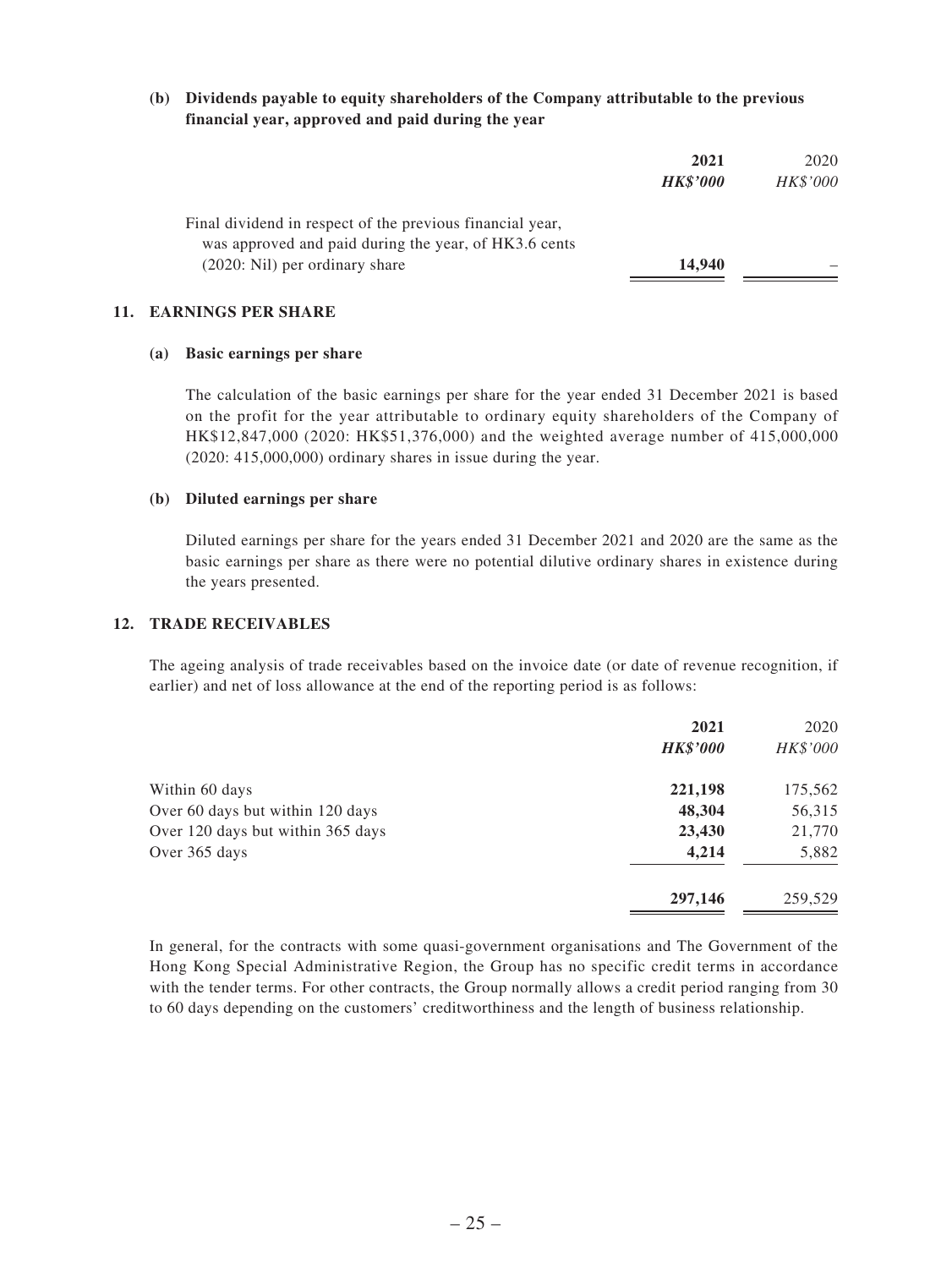### **13. BIOLOGICAL ASSETS**

Movements of biological assets are summarised as follows:

|                                                         | 2021            | 2020     |
|---------------------------------------------------------|-----------------|----------|
|                                                         | <b>HK\$'000</b> | HK\$'000 |
| Plants and flowers                                      |                 |          |
| Balance as at 1 January                                 | 20,493          | 28,316   |
| Purchases                                               | 1,567           | 4,042    |
| Usage in services                                       | (2,665)         | (6, 144) |
| Disposal                                                | (1,963)         | (1,765)  |
| Change in fair value less costs to sell <i>(note 4)</i> | (4,223)         | (3,956)  |
| Balance as at 31 December                               | 13,209          | 20,493   |

The plants and flowers are primarily held for further growth for the usage in services and are classified as current assets.

The fair value of biological assets of the Group as at 31 December 2021 and 2020 has been arrived at the basis of a valuation carried out at that date by the independent valuer and the independent valuer has appropriate qualifications and experiences in providing biological assets valuation services.

The fair value less costs to sell of plants and flowers are determined using the market based approach which assumes sales of biological assets in their existing state and making reference to similar sales or offerings or listings of comparable assets on the market.

#### **14. TRADE PAYABLES**

At the end of the reporting period, the ageing analysis of trade payables, based on the invoice date, is as follows:

|                                 | 2021<br><b>HK\$'000</b> | 2020<br>HK\$'000 |
|---------------------------------|-------------------------|------------------|
| Within 30 days                  | 17,284                  | 13,281           |
| Over 30 days but within 60 days | 6,957                   | 6,450            |
| Over 60 days but within 90 days | 884                     | 664              |
| Over 90 days                    | 7,144                   | 3,504            |
|                                 | 32,269                  | 23,899           |

The credit period on purchases of certain goods and services is generally within 30 to 60 days.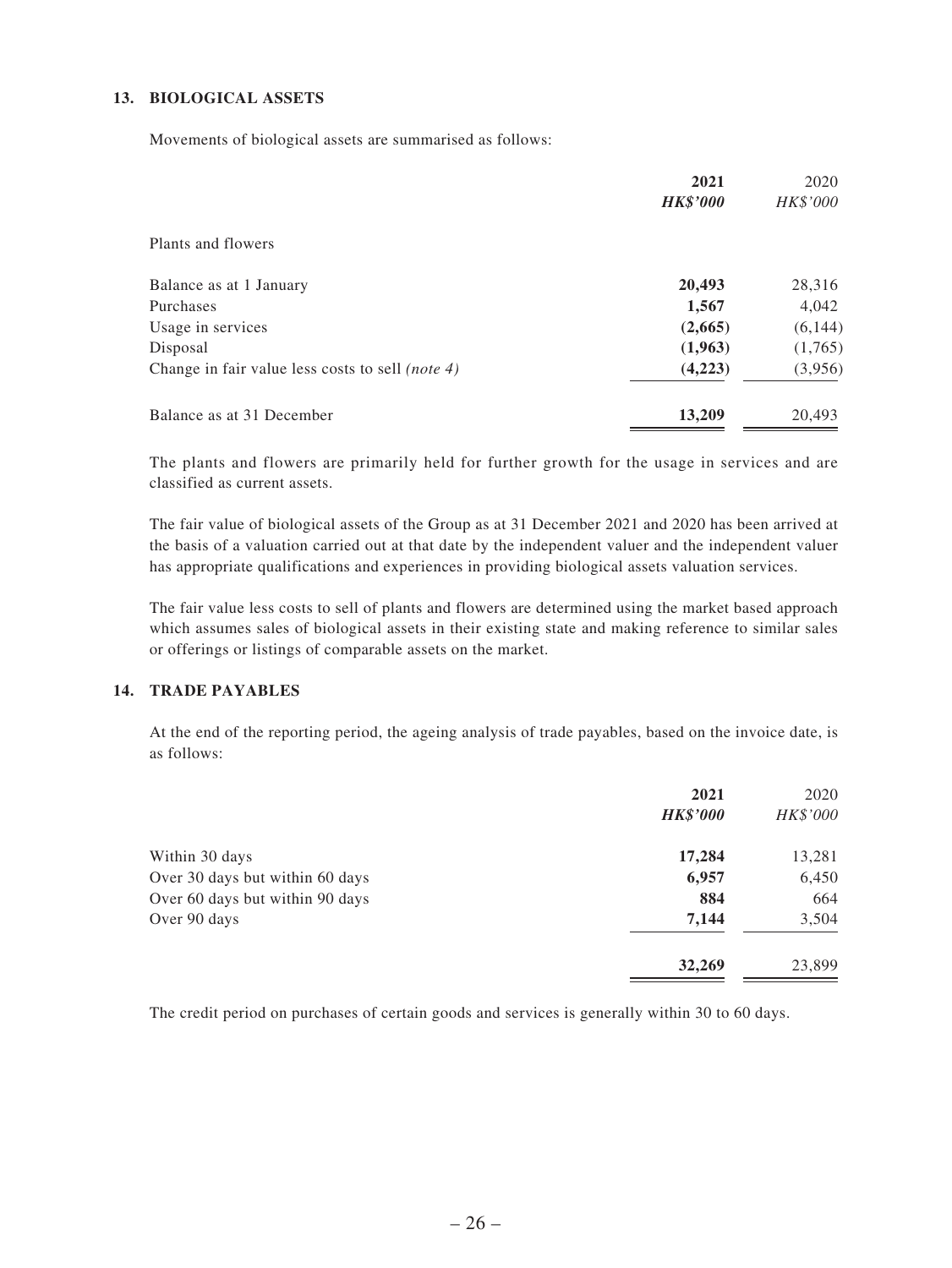### **15. SHARE CAPITAL**

|                                                            | <b>Number</b><br>of shares | <b>Nominal</b><br>value |
|------------------------------------------------------------|----------------------------|-------------------------|
|                                                            | '000'                      | <i>HK\$'000</i>         |
| Authorised:                                                |                            |                         |
| Ordinary shares of HK\$0.01 each                           |                            |                         |
| As at 1 January 2020, 31 December 2020, 1 January 2021 and |                            |                         |
| 31 December 2021                                           | 1,000,000                  | 10,000                  |
|                                                            |                            |                         |
| <b>Issued and fully paid:</b>                              |                            |                         |
| Ordinary shares of HK\$0.01 each                           |                            |                         |
| As at 1 January 2020, 31 December 2020, 1 January 2021 and |                            |                         |
| 31 December 2021                                           | 415,000                    | 4.150                   |

The holders of ordinary shares are entitled to receive dividends as declared from time to time and are entitled to one vote per share at meetings of the Company. All ordinary shares rank equally with regard to the Company's residual assets.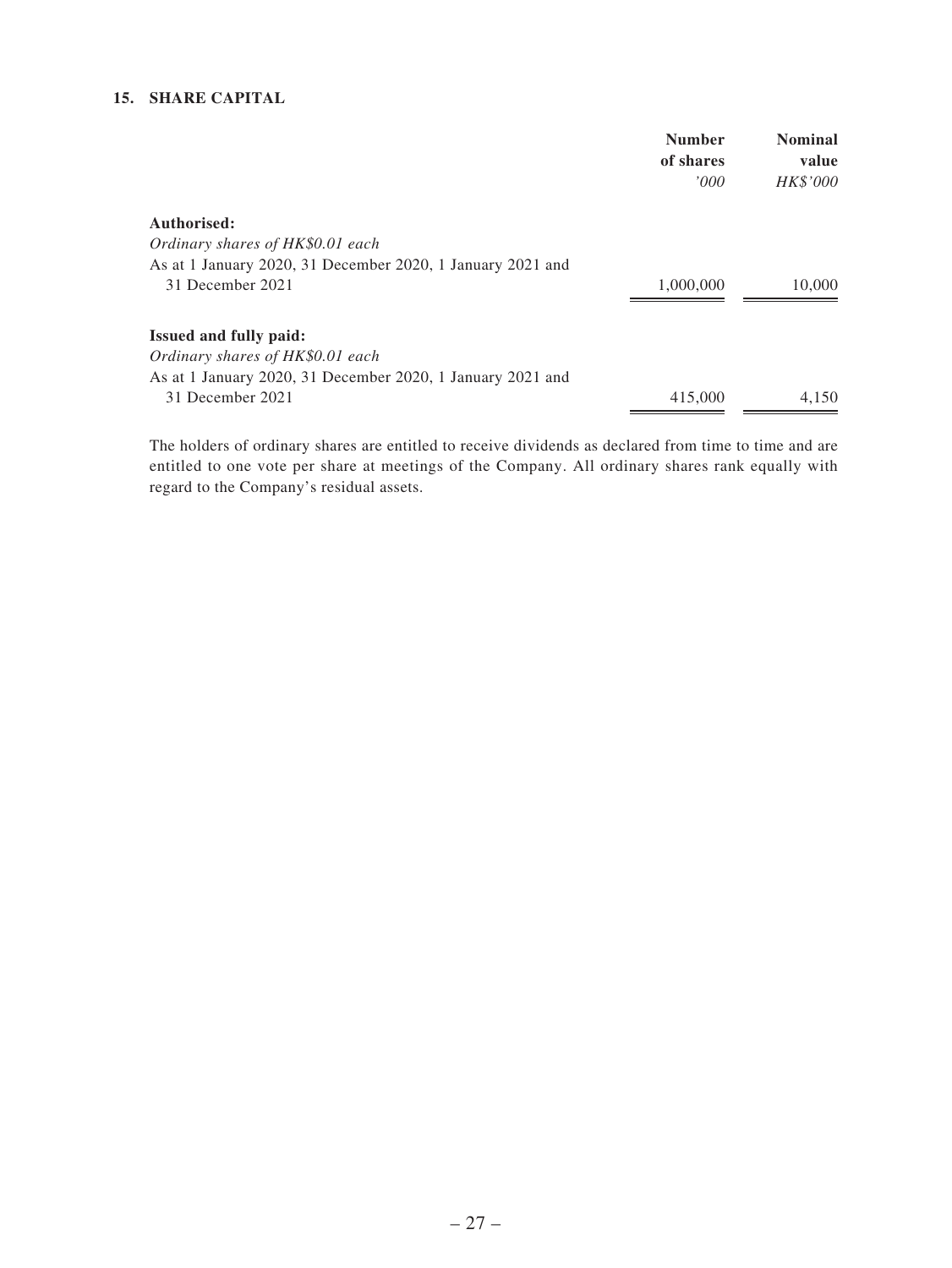## **POST BALANCE SHEET EVENTS**

On 26 January 2022, the Company has granted 11,120,000 share options to 4 eligible persons under the share option scheme. For details of the grant of share options, please refer to the announcement of the Company dated 26 January 2022.

Save for aforesaid, the Group had no material event subsequent to the end of the Year and up to the date of this announcement.

## **CLOSURE OF REGISTER OF MEMBERS**

The register of members of the Company will be closed tentatively from Thursday, 26 May 2022 to Tuesday, 31 May 2022, both days inclusive, during which no transfer of shares of the Company will be registered. To be eligible to attend and vote at the Annual General Meeting which shall be held on 31 May 2022, all transfer forms accompanied by the relevant share certificates must be lodged with the Company's Hong Kong Branch Share Registrar, Tricor Investor Services Limited of Level 54, Hopewell Centre, 183 Queen's Road East, Hong Kong for registration not later than 4:30 p.m. on Wednesday, 25 May 2022 or at another time and/or date as advised.

The register of members of the Company will be closed tentatively from Thursday, 23 June 2022 to Friday, 24 June 2022, both days inclusive, during which no transfer of shares of the Company will be registered. In order for the Shareholders to qualify for the proposed final dividend, all transfer forms accompanied by the relevant share certificates must be lodged with the Company's Hong Kong Branch Share Registrar, Tricor Investor Services Limited of Level 54, Hopewell Centre, 183 Queen's Road East, Hong Kong for registration not later than 4:30 p.m. on Wednesday, 22 June 2022.

## **CORPORATE GOVERNANCE**

The Company is committed to maintaining high standards of corporate governance to safeguard the interests of the Shareholders and to enhance corporate value and accountability. The Company has complied with all applicable code provisions under the Corporate Governance Code (the "CG Code") as set out in Appendix 14 to the Listing Rules throughout the Year. The Company will continue to review and enhance its corporate governance practices to ensure compliance with the CG Code.

Information on the corporate governance practices adopted by the Company will be set out in the Corporate Governance Report in the Group's 2021 annual report to be published in due course.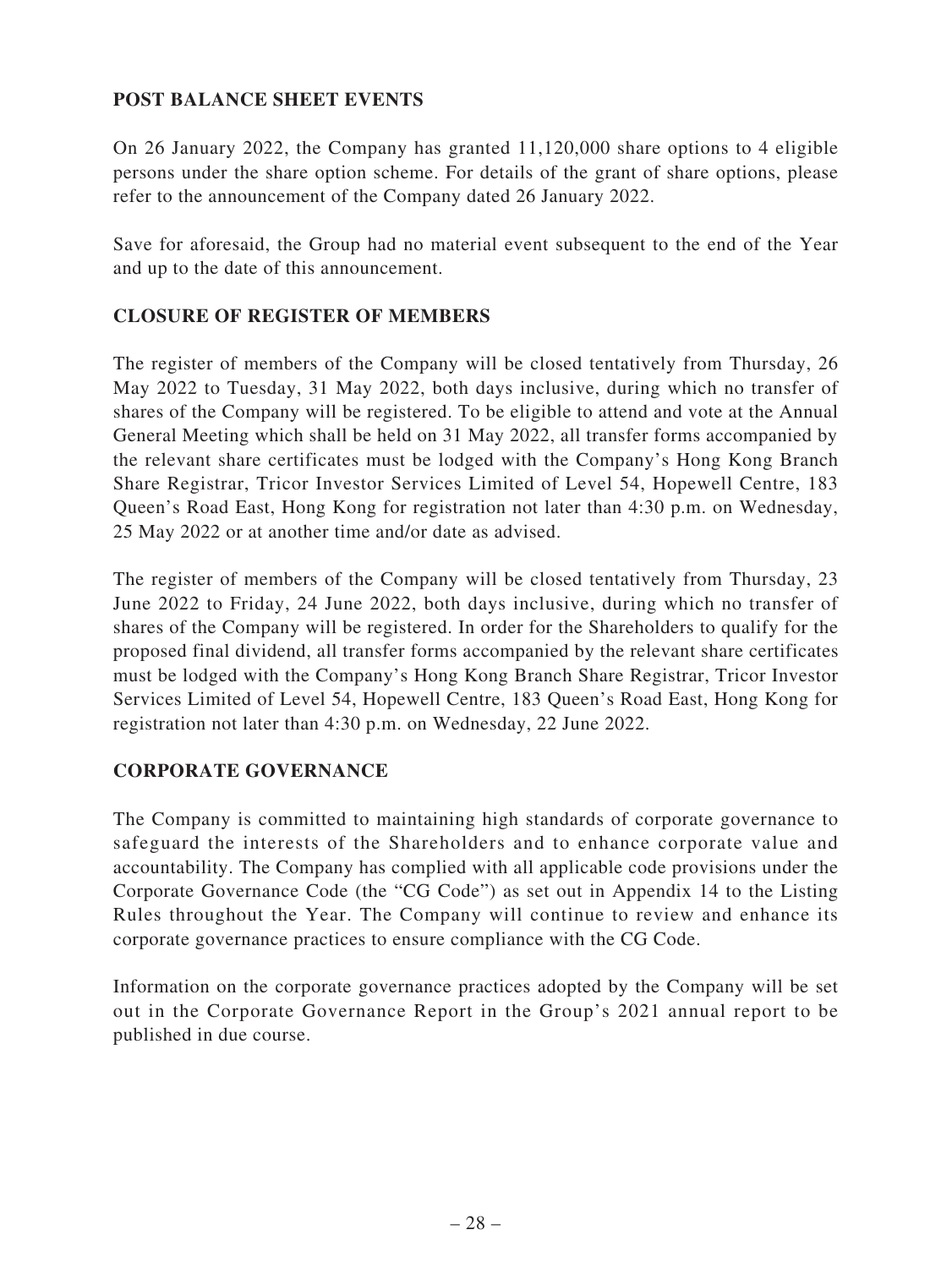# **AUDIT COMMITTEE**

The audit committee of the Company has reviewed with the management of the Company the consolidated financial statements of the Group for the Year, and reviewed the effectiveness of the risk management and internal control system of the Company with the management of the Company.

### **MODEL CODE FOR SECURITIES TRANSACTIONS BY DIRECTORS**

The Company has adopted the Model Code for Securities Transactions by Directors of Listed Issuers (the "Model Code") as set out in Appendix 10 to the Listing Rules as its own code of conduct regarding directors' securities transactions. Having made specific enquiries with all Directors, each of the Directors confirmed that he/she has complied with the Model Code throughout the Year.

## **PURCHASE, REDEMPTION OR SALE OF LISTED SECURITIES OF THE COMPANY**

Neither the Company nor any of its subsidiaries purchased, redeemed or sold any of the Company's listed securities during the Year.

## **SCOPE OF WORK OF KPMG**

The financial figures in respect of the Group's consolidated statement of financial position, consolidated statement of profit or loss and other comprehensive income and the related notes thereto for the Year as set out in this announcement have been compared by the Group's auditor, KPMG, Certified Public Accountants, to the amounts set out in the Group's draft consolidated financial statements for the Year and the amounts were found to be in agreement. The work performed by KPMG in this respect did not constitute an audit, review or other assurance engagement in accordance with Hong Kong Standards on Auditing, Hong Kong Standards on Review Engagements or Hong Kong Standards on Assurance Engagements issued by the HKICPA and consequently no assurance has been expressed by the Group's auditor.